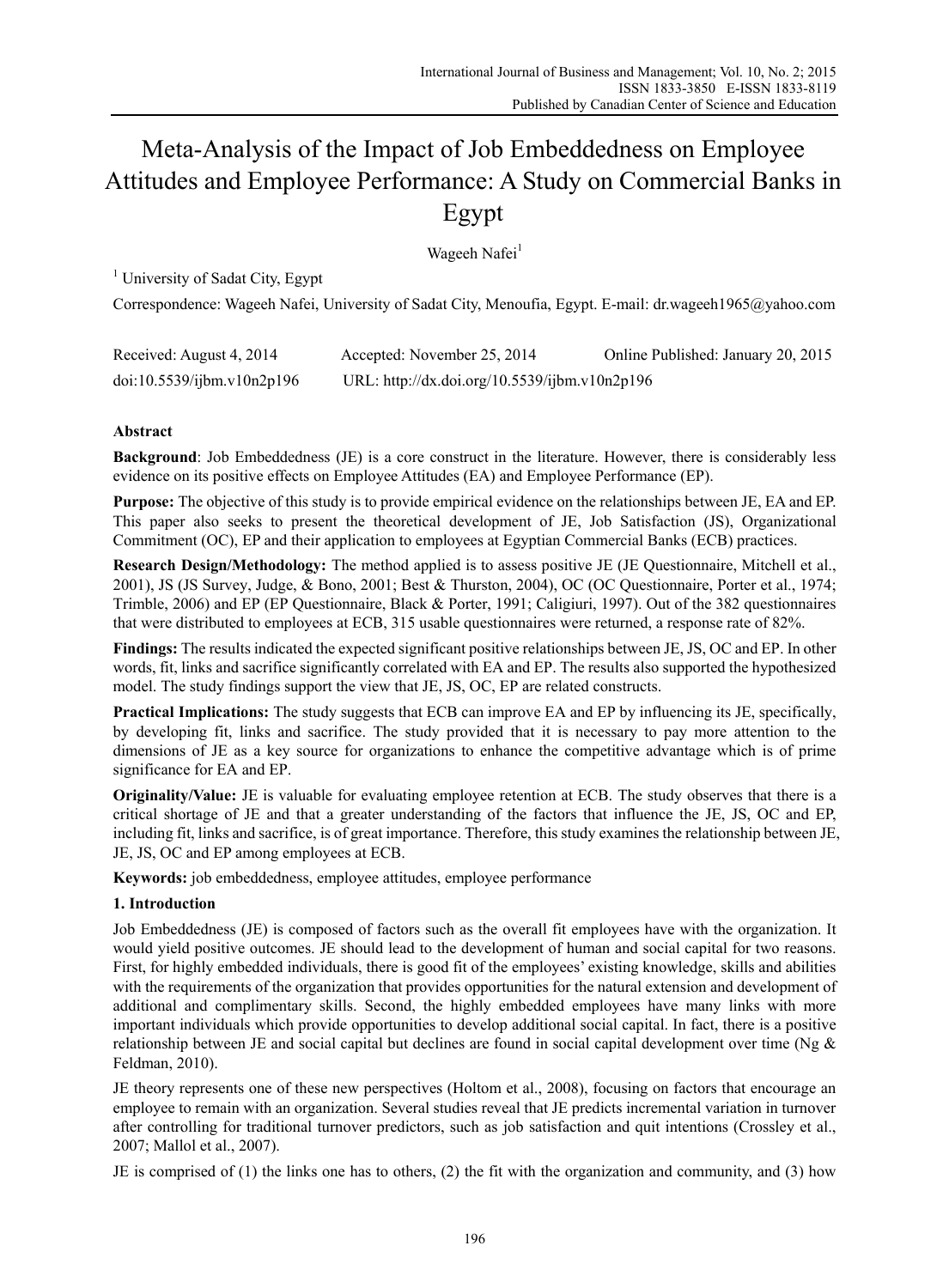much one would have to sacrifice to change jobs (Lee et al., 2004; Holtom & Inderrieden, 2006).

JE represents rich social ties, job fit, and personal investment in a job or organization and the community that in turn creates opportunities for the employee to extend and develop new skills and social ties with others (Holtom et al., 2006).

JE has numerous features; these are (a) work or organizational options by way of choosing your clients, (b) empowerment, or mentoring activities, and (c) non-worker social embeddedness (Van Emmerik & Sanders, 2004) which includes direct links to family, non-work activities, off-the-job interests, and job and embeddedness in the organization (Mitchell et al., 2001).

#### **2. Conceptual Background**

#### *2.1 Job Embeddedness*

The idea behind JE is that it is a force attracting the individual towards surviving in the organization (Mitchell, et al., 2001). It focuses on a set of forces that attract the individual towards the survival in the organization, as JE depends on the prediction of the reasons of the individual belonging to the organization and his desire to leave it (Cho & Son, 2012).

JE reflects employees' decisions to participate broadly and directly, and it moves scholarly attention beyond dissatisfaction-induced leaving. More aptly, JE is a retention (or "antiwithdrawal") construct (Dong-Hwan & Jung-Min, 2012).

It is relatively a new concept and is under-researched in the hospitality management and marketing literature (Karatepe & Ngeche, 2011).

It encompasses the total forces on an individual that cause the person to remain at his/her current job. JE has been empirically demonstrated to impact work-related behaviors such as turnover, performance, absenteeism and citizenship behaviors (Ng & Feldman, 2009).

JE has been conceptualized to consist of two dimensions: on-the-job (organizational) embeddedness and off-the-job (community) embeddedness. On-the-JE refers to the degree to which individuals are immersed in their organizations, while off-the-JE represents the degree to which individuals are immersed in their communities. On-the-JE better predicts employee job performance than does the off-the-JE. Furthermore, the On-the-JE better predicts employee retention than does the off-the-JE. Each embeddedness dimension is composed of three facets: fit, links, and sacrifice (Allen, 2006).

It is a new construct developed to capture a more comprehensive view of the employee-employer relationship than is typically reflected by attitudinal measures such as satisfaction or commitment. JE is a constellation of influences which enmesh or embed people within organizations. Consequently, the embedded employee either finds it more difficult to leave or does not want to leave the organization to which they have become a part. It is an assemblage of psychological, social, and financial influences that determine employee retention. JE is the combined material, financial, and psychological factors that keep a person from leaving his or her job. Theoretically, workplace friendships could increase JE by creating social links, perceptions of fit and greater sacrifice of having to leave work friends if a new job opportunity was present. JE is conceptualized as influencing the decision to remain through the level of links a person has to other people or activities, the extent that the person's job and community are congruent with the other aspects of their life, and the sacrifices a person would make in the process of leaving their employment (Mitchell et al., 2001).

If JE is indeed a broad-based retention (antiwithdrawal) construct and if it captures a sizable portion of the "decision to participate," both on- and off-the-JE should predict not only employee turnover, but also other withdrawal behaviors, such as decreasing organizational citizenship behavior, decreasing performance, and increasing absence. Further, the explained variance in these withdrawal behaviors should exceed that explained by job satisfaction and organizational commitment. However, the effect of on-the-JE on absences and turnover may be reduced to zero when researchers control for satisfaction and commitment. Further, off-the-JE predicts absences and turnover, and it may do so even when satisfaction and commitment are controlled for. That is, leaving a job may have significant effects on an individual's off-the-job life, especially if he or she has to relocate to find new employment. More specifically, people who are embedded in their communities should want to keep their jobs (Hulin, 1998).

High levels of JE indicate that a person feels a sense of compatibility between his or her personal career needs, goals and values and those of the job and organization; experiences positive formal and informal connections between himself or herself and the team or organization; and perceives the costs of leaving the job as being too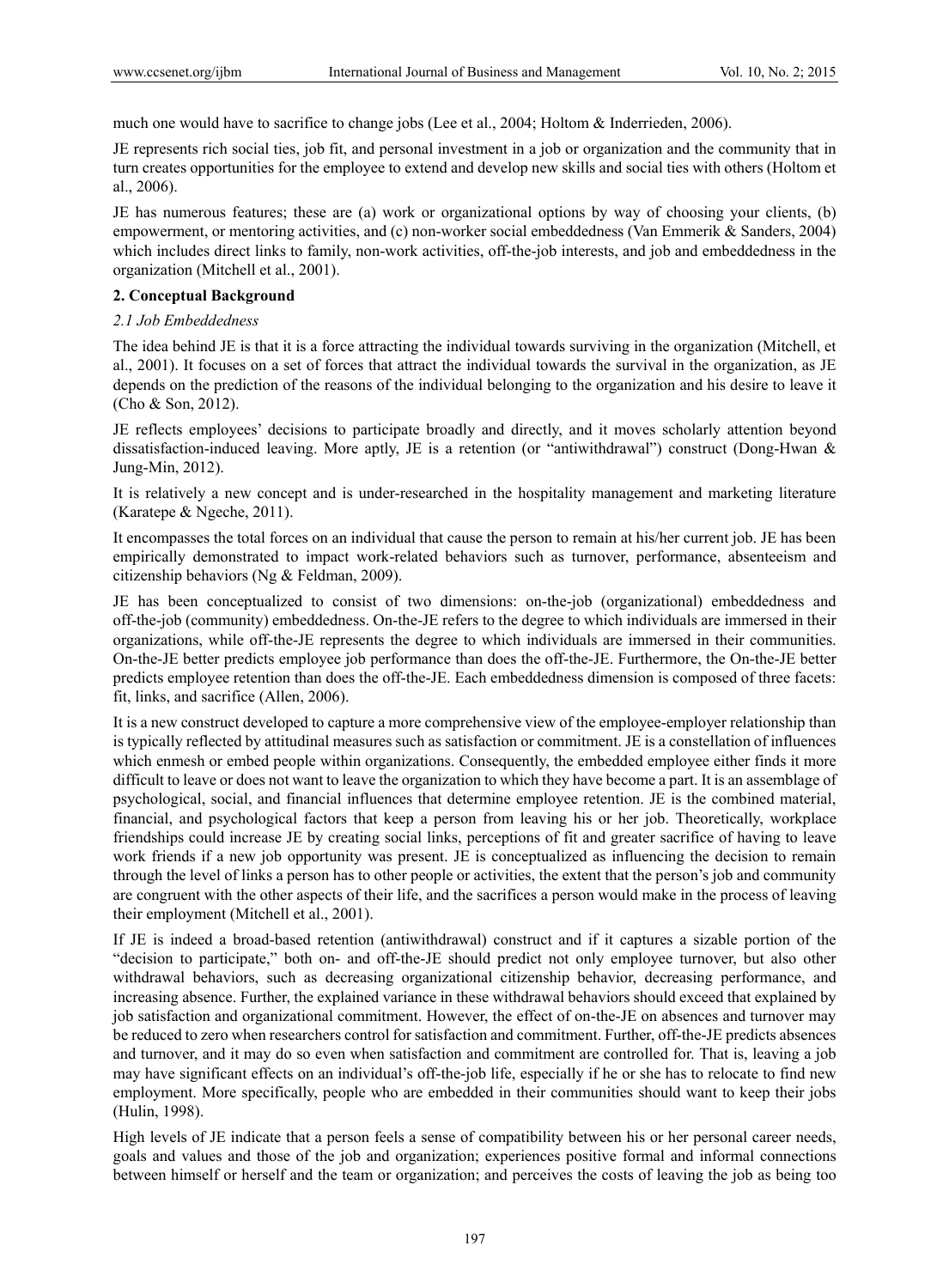#### high (Mitchell et al., 2001).

*2.2 The Dimensions of Job Embeddedness* 

One previous study does suggest that JE consists of three dimensions. They are as follows (Mitchell et al., 2001).

2.2.1 Ability to Comply with the Organization: Fit

This dimension refers to the level of the individual satisfaction towards the organization to which he belongs. The individual's ability to comply with the organization is defined in light of the plans he puts as regards his job future and goals which he seeks to achieve, as well as the extent of compatibility of his personal values with the organizational ones (Khattak et al., 2012).

There is an important determinant of the employee's ability to comply with the work environment, including the extent of the availability of the basic requirements, which enable him to perform its functions successfully, whether those requirements pertain to the employee himself (package of skills, knowledge and experience) or they belong to the organization (to provide a suitable working environment for the establishment of individual tasks entrusted out) (Mitchell et al., 2001). The level of the individual agrees with the external environment representing an important dimension of embeddedness job, but the results of many previous studies indicate the weakness of its impact on the level of the individual's embeddedness within the organization (Lee et al., 2004).

So, the researcher is to study the impact of the internal environment at the level of on-the-JE as the individual's ability to comply with the organization and its goals affects his feelings toward it. The higher this ability, the lower the gap between the values and goals of the individual and the values and objectives of the organization, increasing the quality of the job, and the demand for voluntary work within the organization.

2.2.2 Ability to Build a Good Network of Organizational Relationships: Links

They are the second dimension of JE, and indicate the level of the relationship between the employee to others within the organization. It is characterized as formal or informal, and the results indicate several studies that the stronger these relations, the higher the level of JE (Harris et al., 2011; Holtom & ONeil, 2004).

It must be noted that the demographic characteristics of the individual play an important role in his ability to build a network of good relations inside and outside of work. Individuals of older age have the ability to develop these relations thanks to their wisdom and the ability to achieve a balance between the different variables within and outside the work environment. Those individuals with long experience in the work invest those experiences in the development of their relationships with others, and then they are more job-embedded compared with new workers at the organization (Greene, 2012).

In light of the above, it can be said that the existence of good relations between individuals and each other on the one hand, and between them and the management of the organization on the other hand, contributes to the quality of job life, and also the size of the voluntary work within the organization.

#### 2.2.3 Sacrifice Borne by the Individual If He Left the Organization

Sacrifice refers to the cost of alternative opportunity that will be borne by the individual because he left his job, whether the current financial cost, or the moral cost (Mitchell, et al., 2001). Some argue that it can rely on JE as a means to alleviate the unpleasant events in the work environment. We find that the staff who is available to have a high level of JE deal with the crisis as an opportunity that can be exploited to increase their productivity and the feeling of happiness in the work environment (Reitz & Anderson,. 2011).

In light of the above, it can be said that the rise in the size of the sacrifices, both the physical and moral, which can be borne by the individual as a result of leaving the work of the organization, will have a large impact on the level of JE, and the quality of work life. Therefore, the size of the voluntary work performed by employees within the organization is affected too.

#### *2.3 Employee Attitudes*

There are two dimensions of EA. They are JS and OC. A number of previous researchers have reported mixed findings on the relationship between JS and OC. For instance, Busch et al. (1998) found a significant relationship between JS and OC. Other researchers (Chiu-Yueh, 2000) found that JS was a significant predictor of OC. Some other researchers found a positive correlation between JS and OC, which means that the high level of JS leads to higher OC (Freund, 2005).

Other researchers argued that JS reflects immediate affective reactions to the job while commitment to the organization develops more slowly after the individual forms more comprehensive valuations of the employing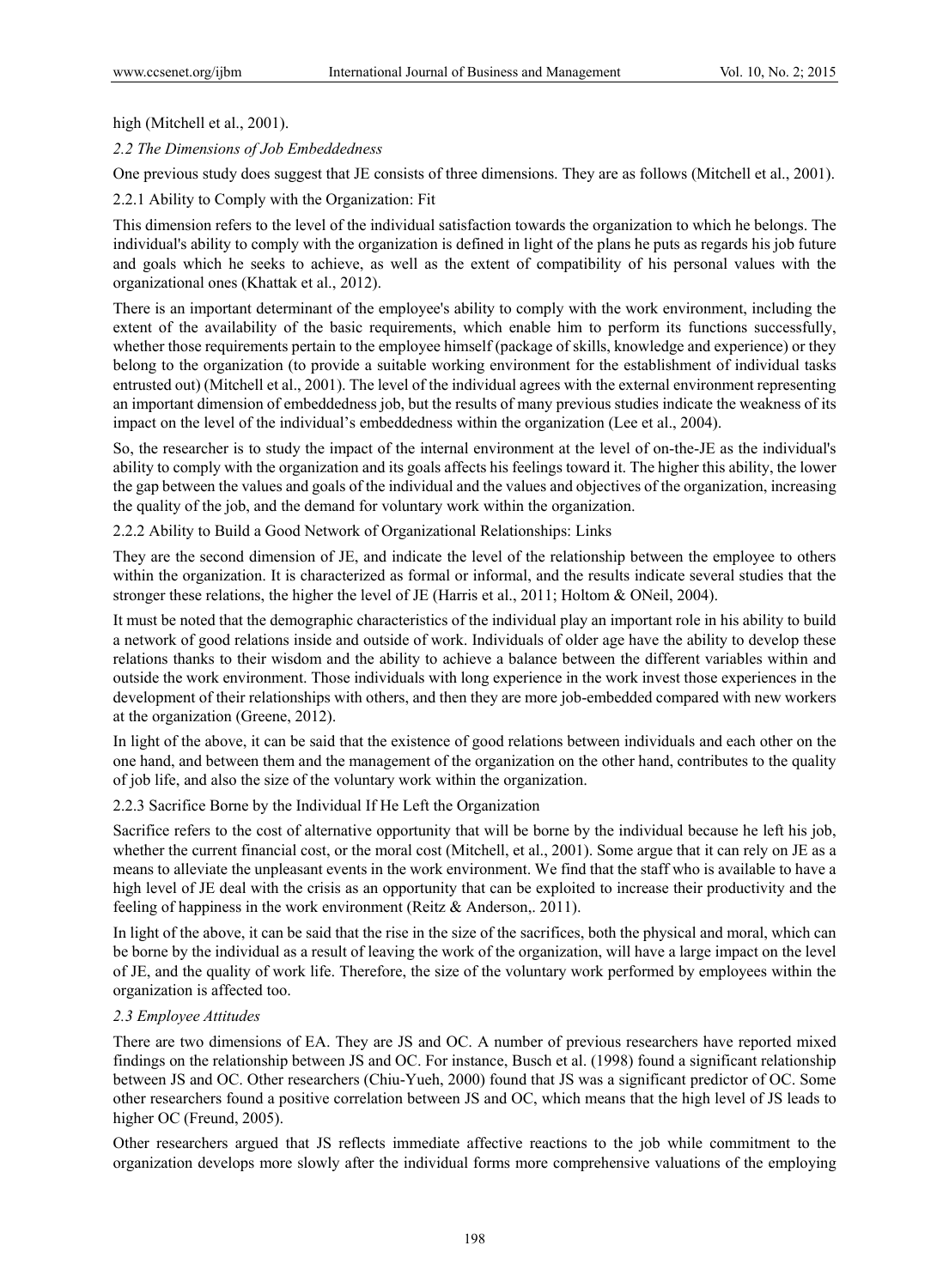organization, its values, and expectations and one's own future in it. Therefore, JS is seen as one of the determinants of OC (Mannheim et al., 1997).

It is expected that highly satisfied workers will be more committed to the organization. Higher education is not immune to the problem of low JS; in fact, educational leaders have increased the number of research studies that try to identify factors that affect JS (Davis, 2001; Grace & Khalsa, 2003; Scarpinato, 2001; Truman, 1999).

#### 2.3.1 Job Satisfaction

Job satisfaction (JS) can be defined as employees' satisfaction level regarding their jobs and work conditions (Gohel, 2012).

JS level is relevant to employees' expectations about job itself. Therefore, if employees' satisfaction as to job expectations is provided, it is likely that it may increase employees' level of JS (Yang, 2010). It can be described as an affective case as a result of evaluation of individual's own work experience (Al Jenaibi, 2010) or an attitudinal phenomenon that individuals assess their JS as regarding past events and current impressions (Ko, 2012).

JS is a subjective affective response related to employees' impressions toward their jobs. Therefore, it isn't seen, but it can be observed through individual's behavior. JS can be stated as the extent to which outcomes meet expectations. JS occurs when employees try to get the rewards that they believe in or exceed their achievements (Islam et al., 2012)

JS includes many attitudinal objects connected with each other. These objects are relevant to job itself, wage, career facilities, management style, colleagues, and the like. Satisfaction of employees working in hotel businesses may produce positive results such as increase in productivity, creation of competitive advantage, reduction of optional labor turnover rate, resultant customer satisfaction and so forth. Individual and organizational variables are determining features in the formation of JS (Çetin & Basım, 2011).

Organizational variables are listed as work conditions, wage, financial rewards, relationship with colleagues, form of government, job structure, career opportunities, work-life balance, role ambiguity; on the other hand, individual variables involve age, gender, education, seniority, personality traits, beliefs, values, and core competence (Rayton, 2006).

JS can be measured in terms of satisfaction with pay, promotion, coworkers, supervision and work or an overall rating of satisfaction. An overall measure is generally taken using the respondents' general perception of how satisfied they are with their job (Mulki et al., 2006).

There are two dimensions of job satisfaction. They are internal satisfaction and external satisfaction (Judge  $\&$ Bono, 2001; Best & Thurston, 2004):

- *Internal Satisfaction:* It is the opportunities to demonstrate abilities, sense of achievement obtained from work, ethical values of the work, opportunities to provide services.
- *External Satisfaction:* It is job content, salary, unobstructed channels for promotion, work environment and equipment*.*

#### 2.3.2 Organizational Commitment

Organization Commitment (OC) is the strong belief in and acceptance of the organizational goals and values, willingness to exert considerable effort on behalf of the organization, and a definite desire to maintain organizational membership (Porter et al., 1974). Individuals may become committed to an organization for many reasons: a person may stay with an organization because the organization's values, mission, and goals align with his/her own; another person may stay with the same organization because leaving may impact his/her prestige, benefits, or social networks; yet another may be committed to the organization due to a sense of obligation. Each of these three commitments (affective, continuance, and normative) are independent types of commitment experienced at different levels by all individuals of an organization (Meyer & Allen, 1997).

OC considered is a three dimensional construct comprising affective, continuance and normative (Boehman, 2006; Canipe, 2006; Turner & Chelladurai, 2005; Greenberg, 2005; Allen & Meyer, 1996; Karrasch, 2003).

1) *Affective commitment* refers to an employee's connection through an emotional bond with, linkage to or engagement in the organization, while continuance commitment refers to the employee's perceptions of the benefits and advantages that may be lost when one leaves the relevant organization (Meyer & Allen, 1991).

2) *Normative commitment* refers to an employee's sense of indebtedness towards the relevant organization. Thus, employees may feel obligated to stay at their organization because of social norms (Meyer & Allen, 1991).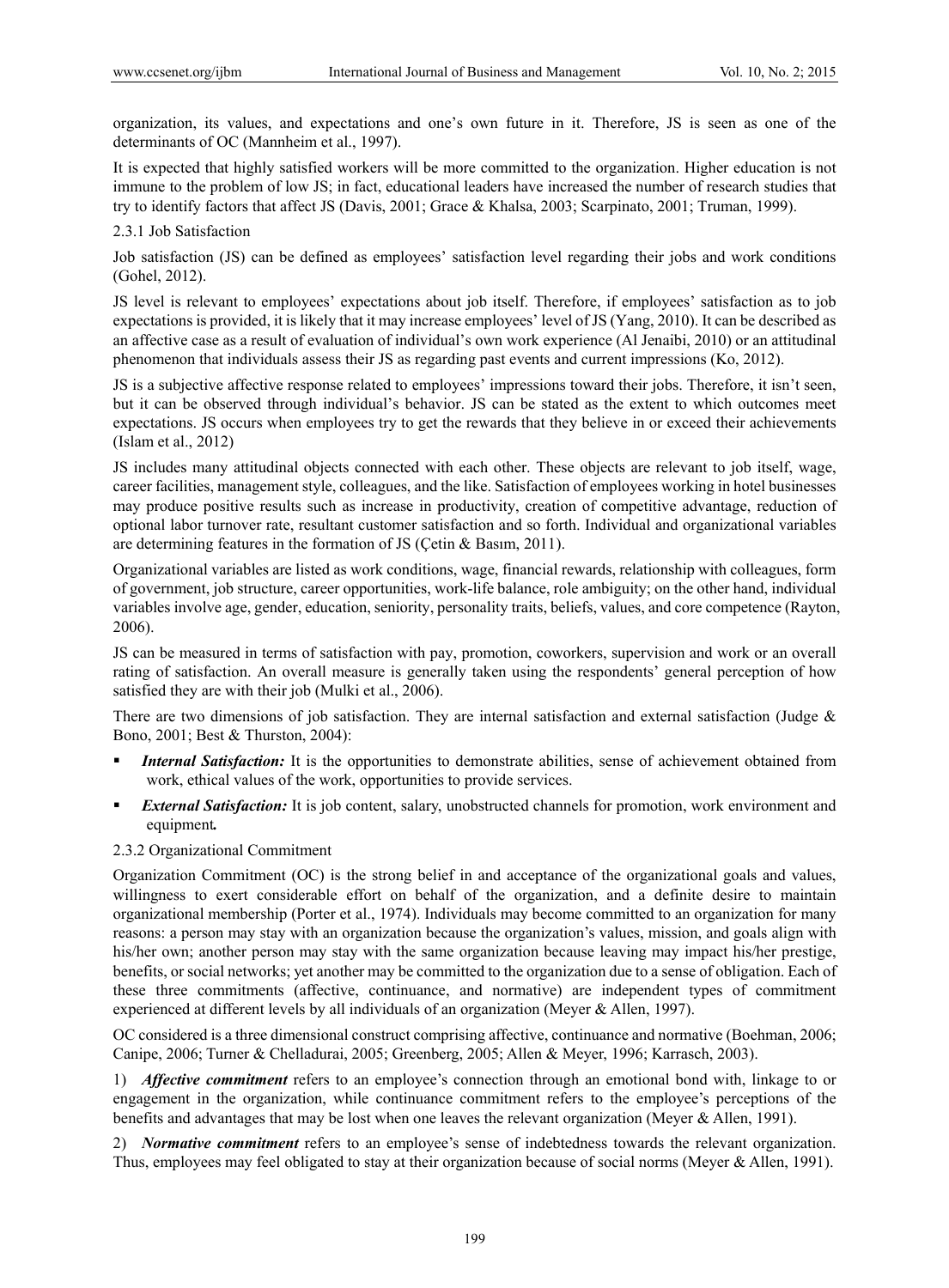3) *Continuance commitment* may develop as employees recognize that they have accumulated investments (Becker, 1960) that may be lost if they leave their current organization, or if alternative employment possibilities are limited.

Employees who are strongly committed to their organization are less likely to leave (Delobbe & Vandenberghe, 2000; Lumley, 2009; Spector, 2008).

Employees who are committed to their organizations may easily accept and adhere to the organizational objectives and goals (Valentine et al., 2002).

#### *2.4 Employee Performance*

Performance is a reflection of the organization's ability to achieve its goals (Miller & Broamiley, 1990). It is a combination of resources and capabilities of the organization that are being used efficiently and effectively in order to achieve its objectives (Collis & Montgomrey, 1995).

Performance is the level of the outputs of the organization after conducting operations on its inputs. Performance is the output of the activities that occur within the organization (Wit & Meyer, 1998).

Individual performance has become a topical issue in today's business environment, so much so that organizations go to great lengths to appraise and manage it (Armstrong & Baron, 1998).

Individual job performance is a function of knowledge, skills, abilities, and motivation directed at role prescribed behavior, such as formal job responsibilities (Campbell, 1999).

Job performance is a multidimensional construct consisting of task dimension and contextual dimension (Borman & Motowidlo, 1993). A review of literature indicated individual differences such as gender (Caligiuri & Tung, 1999; Sinangil & Ones, 2003), Big Five Personality (e.g., Dalton & Wilson, 2000; Caligiuri, 2000; Mol et al., 2005), self-monitoring personality (Caligiuri & Day, 2000), goal orientation (Wang & Takeuchi, 2007), task and people orientation, cultural flexibility (Shaffer et al., 2006), non-ethnocentrism (Hechanova et al., 2003), communicational ability, relational ability, stress tolerance (Holopainen & Bjorkman, 2005), and previous international experience (Varma, Toh, & Budhwar, 2006) related to expatriate job performance.

Hence, after a thorough review of the different concepts of performance, it can be argued that performance in its simplest form is the desired result which the organization seeks to achieve efficiently and effectively.

#### **3. Research Model**

The proposed comprehensive conceptual model is presented in Figure (1). The diagram below shows that there is one independent variable of JE.

There are two dependent variables of EA and EP. It shows the rational links among the variables. The research model is as shown in Figure (1) below.



Figure 1. Proposed comprehensive conceptual model

The research framework suggests that JE has an impact on EA (JS, OC), and EP. JE as measured consists of three dimensions. They are fit, links, and sacrifice (Mitchell et al., 2001).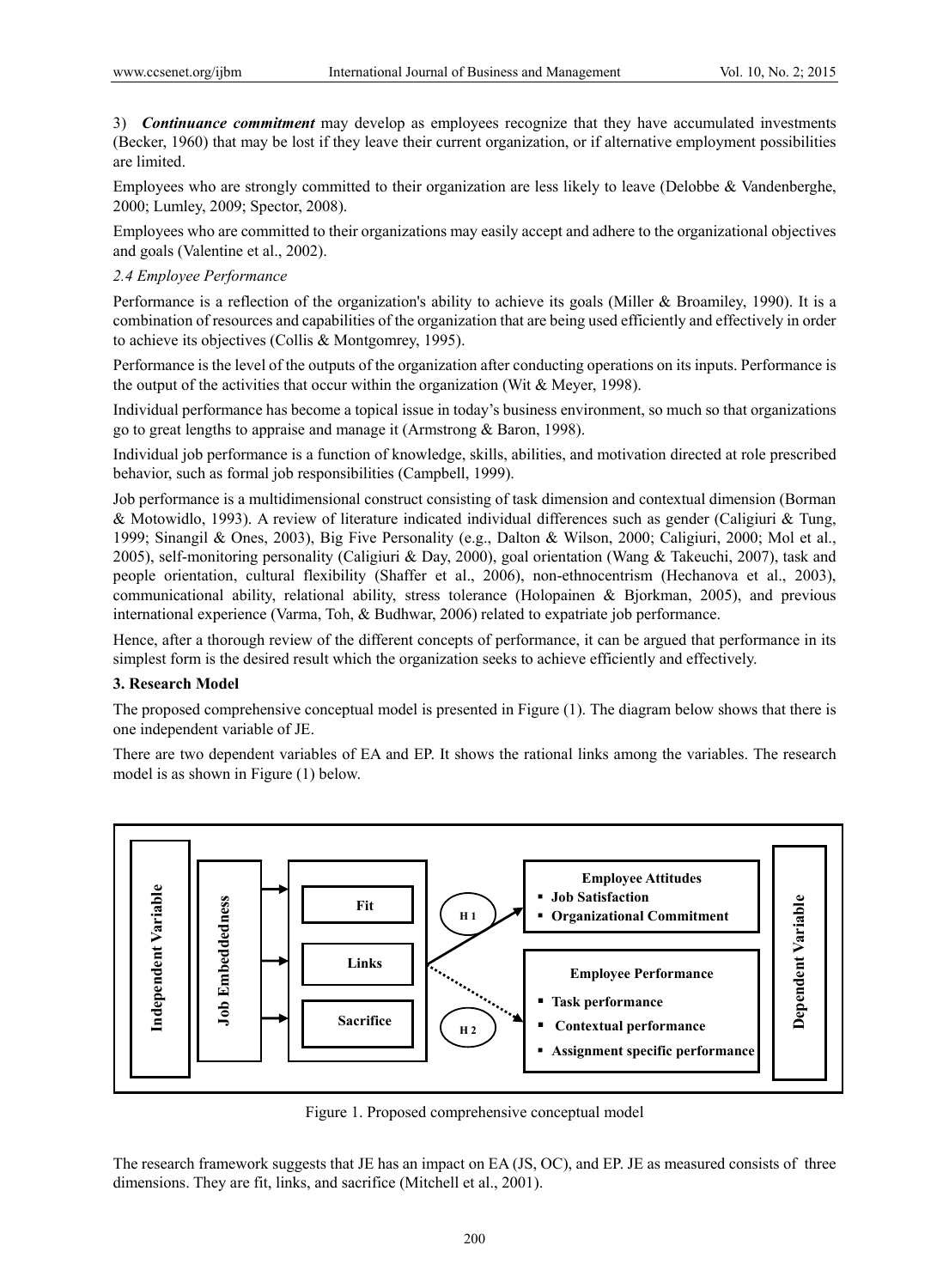JS is measured in terms of internal satisfaction and external satisfaction (Judge & Bono, 2001; Best & Thurston, 2004).

OC is measured in terms of affective, continuance, and normative commitment (Allan & Meyer, 1990, Meyer et al., 1993). EP is measured in terms of task performance, contextual performance, and assignment specific performance (Black & Porter, 1991; Caligiuri, 1997).

#### **4. Research Questions and Hypotheses**

The researcher found the research problem through two sources. The first source is to be found in previous studies, and it turns out that there is a lack in the number of literature reviews that dealt with the analysis of the relationship between JE, JS, OC and EP for employees at ECB. This called for the researcher to test this relationship in the Egyptian environment.

The second source is the pilot study, which was conducted in an interview with (30) employees at ECB in order to identify the relationship between JE, JS, OC and EP for employees at ECB. The researcher found several indicators; notably the important and vital role that could be played by JE in improving JS, OC and EP at Commercial Banks in Egypt.

The research process includes both questions and hypotheses. The research questions of this study are as follows:

- Q1: What is the nature and the extent of the relationship between JE (Fit, Links, and Sacrifice) and JS at Commercial Banks in Egypt.
- Q2: What is the statistically significant relationship between JE (Fit, Links, and Sacrifice) and OC at Commercial Banks in Egypt.
- Q3: What is the nature of the relationship between JE (Fit, Links, and Sacrifice) and EP at Commercial Banks in Egypt.

The following hypotheses were developed to test if there is a significant correlation between JE, OC and JP.

H1: JE (Fit Links, and Sacrifice) has no significant effect on JS at Commercial Banks in Egypt.

H2: JE (Fit, Links, and Sacrifice) has no significant impact on OC at Commercial Banks in Egypt.

H3: JE (Fit, Links, and Sacrifice) has no significant influence on EP at Commercial Banks in Egypt.

# **5. Research Methods**

#### *5.1 Population and Sample*

The study subjects are employees at the ECB. The total population is 66536 employees. Determination of respondent sample size was calculated using the formula (Daniel, 1999):

$$
n = \frac{N \times (Z)^{2} \times P(1 - P)}{d^{2}(N - 1) + (Z)^{2} \times P(1 - P)}
$$

The number of samples obtained by 382 employees at the ECB is presented in Table 1.

Table 1. Distribution of the sample size

| <b>Bank Type</b>          | <b>Number</b><br>of<br><b>Population</b> | Percentage | <b>Sample Size</b>           |
|---------------------------|------------------------------------------|------------|------------------------------|
| General Commercial Banks  | 52564                                    | 79%        | $382X79\% = 302$             |
| Joint Commercial Banks    | 11977                                    | 18%        | $382 \text{ X} 18\% = 69$    |
| Foreign Branches of Banks | 1995                                     | 3%         | $382 \text{ X } 3\% = 11$    |
| Total                     | 66536                                    | 100%       | $382 \text{ X } 100\% = 382$ |

Source: Central Bank of Egypt, Economic Magazine, 2012.

#### *5.2 Method of Data Collection*

A survey-based descriptive research design is used. The study was carried out at ECB. The questionnaire included three pages.

A covering letter was attached to the questionnaire, explaining the instructions for completing the questionnaire. It included four questions, relating to recognizing JE, JS, OC, EP biographical information of employees at ECB.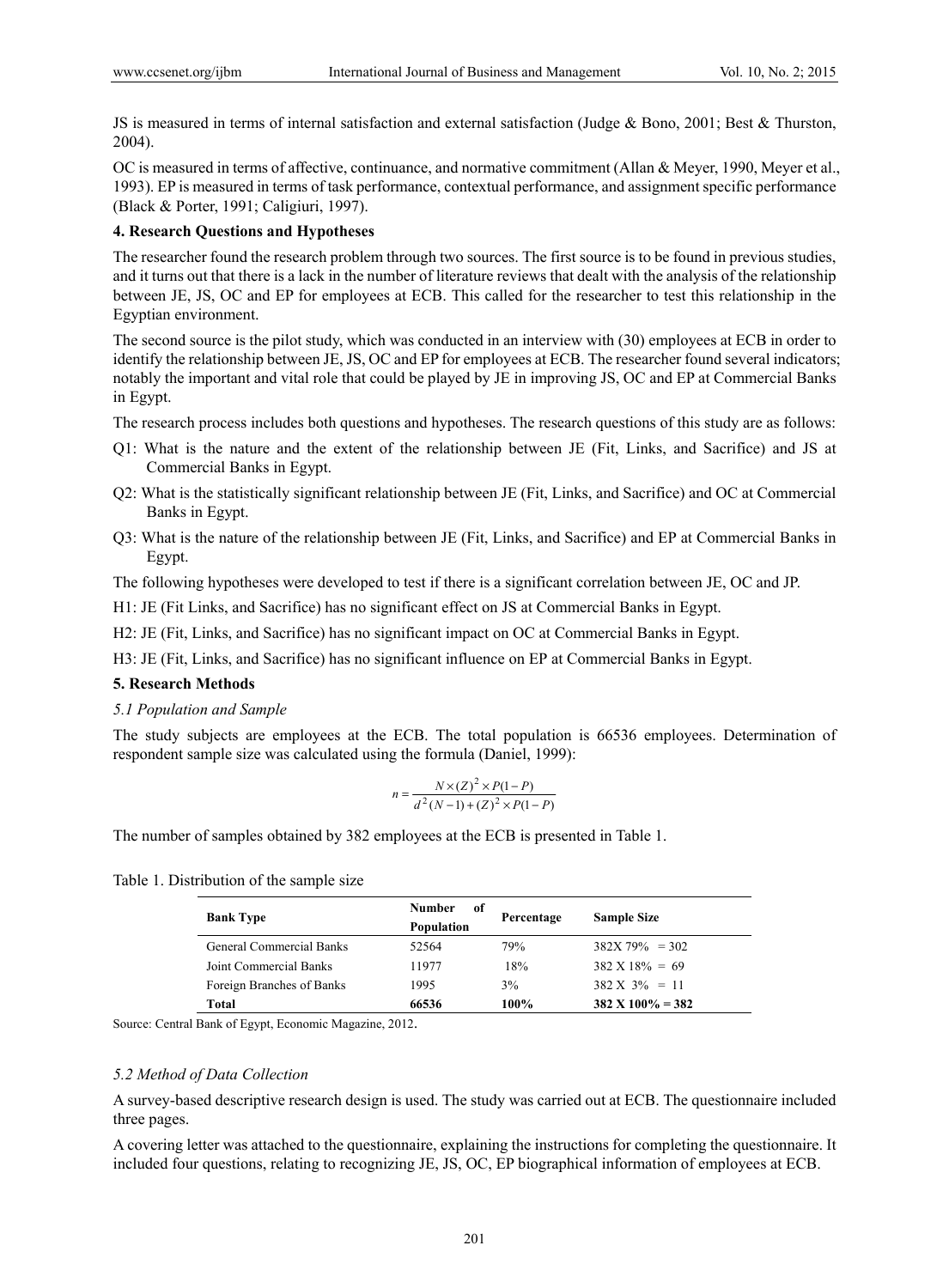Data collection took approximately two months. About 382 survey questionnaires were distributed by employing diverse modes of communication such as in person and post. Multiple follow-ups yielded 315 statistically usable questionnaires. Survey responses were 82%.

| <b>Variables</b>            | Classification          | <b>Number</b> | Percentage |
|-----------------------------|-------------------------|---------------|------------|
|                             | General Manager         | 22            | $7.0\%$    |
|                             | Deputy General Manager  | 22            | $7.0\%$    |
|                             | Agent General Manager   | 22            | $7.0\%$    |
|                             | Deputy Manager          | 37            | 11.7%      |
| 1- Job Title                | Controller              | 37            | 11.7%      |
|                             | <b>Excellent Banker</b> | 47            | 14.9%      |
|                             | Banker A                | 45            | 14.3%      |
|                             | Banker B                | 83            | 26.3%      |
|                             | <b>Total</b>            | 315           | 100%       |
|                             | Married                 | 217           | 69.9%      |
| 2- Marital Status           | Single                  | 98            | 31.1%      |
|                             | <b>Total</b>            | 315           | 100%       |
|                             | Less than 30 years      | 126           | 40.0%      |
|                             | From 30 to 45           | 141           | 44.8%      |
| $3 - Age$                   | More than 45            | 48            | 15.2%      |
|                             | <b>Total</b>            | 315           | 100%       |
|                             | University Education    | 143           | 45.4%      |
| <b>4- Educational Level</b> | Post Graduate Studies   | 172           | 54.0%      |
|                             | Total                   | 315           | 100%       |
|                             | Less than 5 years       | 66            | 21.0%      |
|                             | From 5 to 10            | 215           | 68.3%      |
| 5- Period of Experience     | More than 10            | 34            | 10.8%      |
|                             | <b>Total</b>            | 315           | 100%       |

Table 2. Sample distribution

# *5.3 Research Variables and Methods of Measuring*

The 18-item scale JE section is based on Mitchell et al. (2001). There were six items measuring fit, six items measuring links, and six items measuring sacrifice.

The 10-item scale JS section is based on Judge and Bono (2001); Best and Thurston (2004). There were six items measuring internal satisfaction and six items measuring external satisfaction.

The 18-item scale OC section is based on Allan and Meyer (1990), Meyer et al. (1993). There were six items measuring affective, six items measuring continuance, and six items measuring normative.

The 17-item scale EP section is based on Black and Porter (1991); Caligiuri (1997). There were five items for task performance, five for contextual performance, and seven for assignment specific performance. Responses to all items scales were anchored on a five (5) point Likert scale for each statement which ranges from (5) "full agreement," (4) for "agree," (3) for "neutral," (2) for "disagree," and (1) for "full disagreement."

#### *5.4. Methods of Data Analysis and Testing Hypotheses*

The researcher has employed the following methods: (1) The Alpha Correlation Coefficient (ACC), (2) Multiple Regression Analysis (MRA), and (3) F-test and T-test.

#### **6. Hypotheses Testing**

Before testing the hypotheses and research questions, descriptive statistics were performed to find out means and standard deviations of JE, JS, OC and EP. Table 3 lists the mean and standard deviation among variables. The mean of each variable is more than 3, and this result indicates that the study subjects in general have a higher level of JE, JS, OC and EP.

The different facets of JE (fit, links, and sacrifice) are examined. Most respondents identified the presence of sacrifice (M=3.37, SD=0.94). This was followed by fit (M=3.22, SD=1.13), and links (M=3.15, SD=0.95).

The different facets of JS (internal satisfaction and external satisfaction) are examined. Most respondents identified the presence of internal satisfaction  $(M=3.68, SD=1.33)$ . This was followed by external satisfaction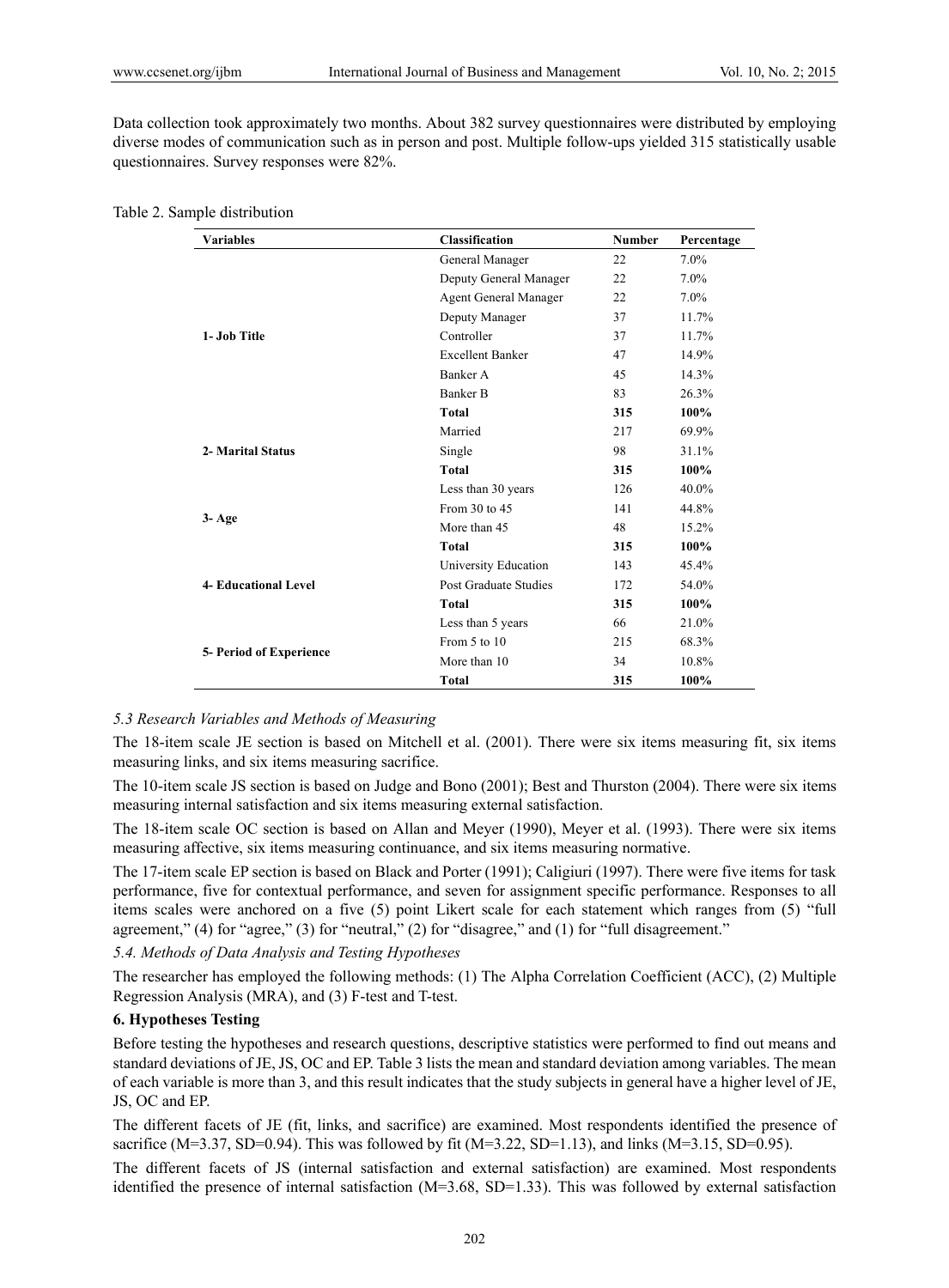#### $(M=3.67, SD=1.26)$ .

The different facets of OC (affective, continuance and normative) are examined. Most respondents identified the presence of affective dimension (M=3.76, SD=1.23). This was followed by continuance dimension (M=3.68, SD=1.31), and normative dimension (M=3.67, SD=1.27).

| <b>Variables</b> | <b>The Dimension</b>            | Mean | <b>Standard Deviation</b> |
|------------------|---------------------------------|------|---------------------------|
|                  | Fit                             | 3.22 | 1.13                      |
| JE               | Links                           | 3.15 | 0.95                      |
|                  | Sacrifice                       | 3.37 | 0.94                      |
|                  | <b>Total Measurement</b>        | 3.25 | 0.97                      |
|                  | Internal Satisfaction           | 3.68 | 1.32                      |
| JS               | <b>External Satisfaction</b>    | 3.67 | 1.25                      |
|                  | <b>Total Measurement</b>        | 3.69 | 1.28                      |
|                  | The Affective Dimension         | 3.76 | 1.23                      |
| OC.              | The Continuance Dimension       | 3.68 | 1.31                      |
|                  | The Normative Dimension         | 3.67 | 1.27                      |
|                  | <b>Total Measurement</b>        | 3.50 | 1.18                      |
|                  | Task Performance                | 3.70 | 1.21                      |
| EP               | Contextual Performance          | 3.63 | 1.31                      |
|                  | Assignment Specific Performance | 3.62 | 1.26                      |
|                  | <b>Total Measurement</b>        | 3.65 | 1.23                      |

Table 3. Mean and standard deviations of JE, OC and JP

The different facets of JP (task performance, contextual performance, and assignment-specific performance) are examined. Most respondents identified the presence of task performance (M=3.70, SD=1.21). This was followed by contextual performance (M=3.63, SD=1.31), and assignment specific performance (M=3.62, SD=1.27). *6.1 Evaluating Reliability* 

| <b>Variables</b> | <b>The Dimension</b>            | <b>Number of Statement</b> | <b>ACC</b> |
|------------------|---------------------------------|----------------------------|------------|
|                  | Fit                             | 6                          | 0.87       |
|                  | Links                           | 6                          | 0.76       |
| JE               | Sacrifice                       | 6                          | 0.77       |
|                  | <b>Total Measurement</b>        | 18                         | 0.93       |
|                  | Internal Satisfaction           | 6                          | 0.96       |
| JS               | <b>External Satisfaction</b>    | 6                          | 0.95       |
|                  | <b>Total Measurement</b>        | 18                         | 0.97       |
|                  | The Affective Dimension         | 6                          | 0.97       |
|                  | The Continuance Dimension       | 6                          | 0.96       |
| OС               | The Normative Dimension         | 6                          | 0.96       |
|                  | <b>Total Measurement</b>        | 18                         | 0.98       |
|                  | Task Performance                | 5                          | 0.96       |
|                  | Contextual Performance          | 5                          | 0.96       |
| EP               | Assignment Specific Performance | 7                          | 0.96       |
|                  | <b>Total Measurement</b>        | 17                         | 0.98       |

Table 4. Reliability of JE, OC and JP

ACC was decided to exclude variables that had a correlation coefficient of less than 0.30 when the acceptable limits of ACC range from 0.60 to 0.80, in accordance with levels of reliability analysis in social sciences (Nunnally & Bernstein, 1994). To assess the reliability of the data, Cronbach's alpha test was conducted. Table (4) shows the reliability results for JE, OC and JP. All items had alphas above 0.60 and were therefore excellent, according to Langdridge's (2004) criteria.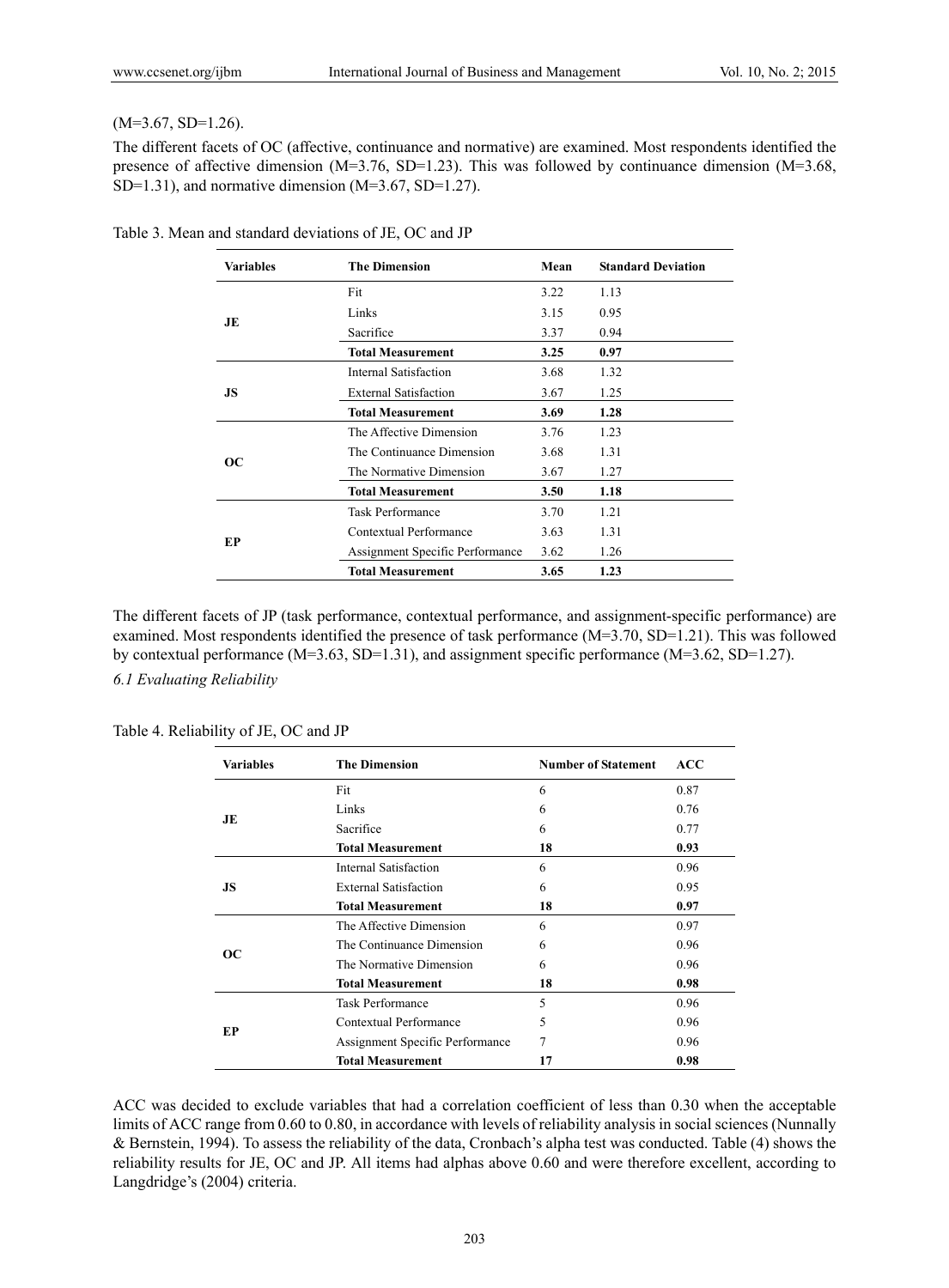The 18 items of JE are reliable due to the fact that the ACC is 0.94. The fit, which consists of six items, is reliable since the ACC is 0.87 while the six items related to links is reliable as the ACC is 0.76. Furthermore, the sacrifice, which consists of six items, is reliable due to the fact that the ACC is 0.77.

The 10 items of JS are reliable due to the fact that the ACC is 0.98. The internal satisfaction, which consists of five items, is reliable since the ACC is 0.96 while the six items related to external satisfaction is reliable as the ACC is 0.95.

The 18 items of OC are reliable because the ACC is 0.98. The six items of affective scales are reliable due to the fact that the ACC is 0.97. The continuance, which consists of six items, is reliable since the ACC is 0.96. The six items related to normative are reliable as ACC is 0.96.

The 17 items of JP are reliable because the ACC is 0.98. The five items of task performance scales are reliable due to the fact that the ACC is 0.96. The contextual performance, which consists of five items, is reliable since the ACC is 0.96. The seven items related to assignment-specific performance are reliable as ACC is 0.96.

*6.2 The Correlation among the Research Variables* 

Table 5 shows correlation coefficients among the research variables, and results indicate the presence of significant correlation between variables (JE, JS, OC, and EP). The level of JE of employees is average (Mean=3.39; SD=0.988), while JS is higher (Mean=3.67; SD 1.28) which led to high level of OC (Mean=3.50; SD. 1.28) and EP (Mean=3,65; SD. 1,24).

|  |  | Table 5. Means, standard deviations and intercorrelations among variables |
|--|--|---------------------------------------------------------------------------|
|  |  |                                                                           |

| Variables                   | Mean | <b>Std. Deviation</b> | JE.       | JS        | OС       | ЕP   |
|-----------------------------|------|-----------------------|-----------|-----------|----------|------|
| Job Embeddedness            | 3.25 | 0.97                  | 1.000     |           |          |      |
| Job Satisfaction            | 3.67 | 1.28                  | $0.38***$ | 1.00      |          |      |
| Organizational Commitment   | 3.50 | 1.17                  | $0.37**$  | $0.99***$ | 1 00     |      |
| <b>Employee Performance</b> | 3.64 | 1 23                  | $0.38***$ | $0.97**$  | $0.97**$ | L 00 |

Table 5 reveals the existence of a positive correlation between JE and JS ( $R=0.375$ ;  $P < 0.01$ ), which means that the high level of JE leads to higher JS. The table shows the existence of a positive correlation between JE and OC (R= 0.369;  $P < 0.01$ ), which means that the high level of JE leads to higher OC. Table (5) refers to the existence of a positive correlation between JE and EP ( $R= 0.378$ ;  $P < 0.01$ ) implying that the high level of JE led to high level of EP.

According to Table (5), there is a positive correlation between JS and OC (R=0.99;  $P \le 0.01$ ), which means that the high level of JS leads to higher OC. The table shows that there is a positive correlation between JS and EP (R= 0.97; P < 0.01), which means that the high level of JS leads to higher EP. Table (5) refers that there is a positive correlation between OC and EP ( $R = 0.97$ ;  $P < 0.01$ ) implying that the high level of OC led to high level of EP.

*6.3 The Relationship between JE (Fit) and JS* 

Table 6. MRA Results for JE (Fit) and JS

|                | The Variables of JE (Fit)                                                                  | Beta       | R     | R <sub>2</sub> |
|----------------|--------------------------------------------------------------------------------------------|------------|-------|----------------|
| 1.             | I have a relationship of friendship and love with all the members of the<br>working group. | 0.105      | 0.288 | 0.082          |
| 2.             | My job enables me to exploit my skills and talents well.                                   | 0.099      | 0.256 | 0.065          |
| 3.             | My values and goals are consistent with the values of the organization.                    | $0.310**$  | 0.156 | 0.024          |
| 4.             | I can achieve my professional goals through work in this organization.                     | $0.305***$ | 0.269 | 0.072          |
| 5.             | I feel satisfied about my progress, during my professional career in this<br>organization. | 0.151      | 0.344 | 0.118          |
| 6.             | If I stay in this organization, I will achieve more of my goals.                           | 0.102      | 0.350 | 0.112          |
| $\blacksquare$ | Multiple Correlation Coefficients (MCC)                                                    | 0.421      |       |                |
|                | Determination of Coefficient (DF)                                                          | 0.177      |       |                |
|                | The Value of Calculated F                                                                  | 11.071     |       |                |
|                | Degree of Freedom                                                                          | 6,308      |       |                |
|                | The Value of Indexed F                                                                     | 2.80       |       |                |
|                | Level of Significance                                                                      | 0.01       |       |                |

*Note.*  $* P < .05; ** P < .01$ .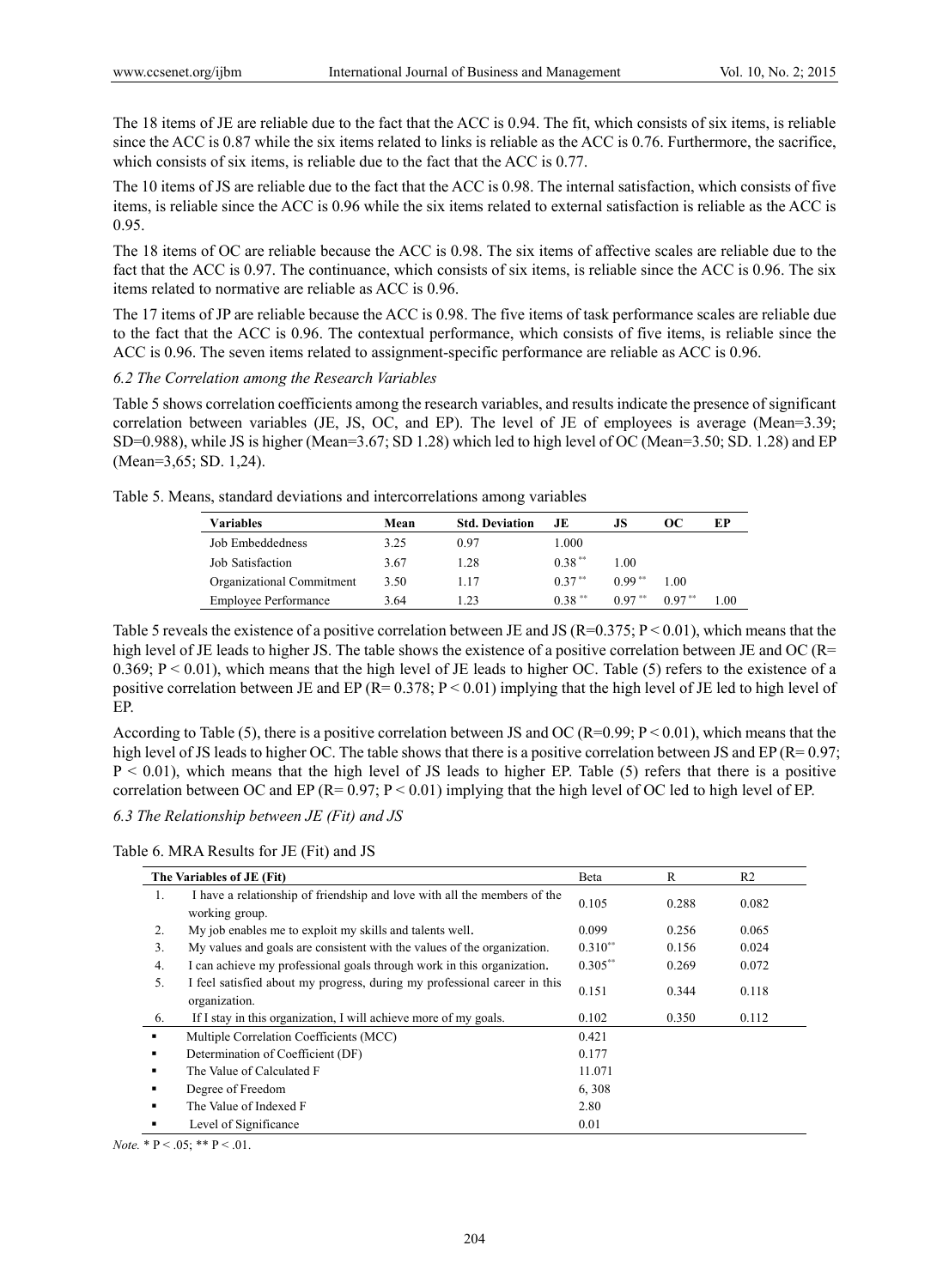According to Table (6), the regression-coefficient between JE (Fit) and JS is  $R = 0.42$  and  $R^2 = 0.18$ . This means that the JS can be explained by the dimensions of JE, for example, "My values and goals are consistent with the values of the organization" ( $\beta$ = 0.310, R= 0.156, and R<sup>2</sup>= 0.024), "I can achieve my professional goals through work in this organization" ( $\beta$ = 0.305, R= 0.269, and R<sup>2</sup>= 0.072), and "I feel satisfied about my progress, during my professional career in this organization" ( $\beta$ = 0.151, R= 0.344, and R<sup>2</sup>= 0.118). Because of the calculated F (82.828) more than indexed F (2.80) at the statistical significance level of 0.01, the null hypothesis is rejected.

*6.4 The Relationship between JE (Links) and JS* 

Table 7. The relationship between JE (Links) and JS

|    | The Variables of JE (Links)                                                      |          | R     | $R^2$ |
|----|----------------------------------------------------------------------------------|----------|-------|-------|
| 1. | I interact constantly with my colleagues at work.                                | 0.035    | 0.119 | 0.014 |
| 2. | A lot of co-workers depend on me to help achieve their work.                     | 0.123    | 0.296 | 0.087 |
| 3. | The current system allows the possibility of forming interacting work teams      | 0.073    | 0.156 | 0.024 |
| 4. | Regular informal meetings are held to strengthen relationships among<br>workers. | 0.057    | 0.269 | 0.072 |
| 5. | I feel that my current job satisfies my need for appreciation.                   | 0.018    | 0.344 | 0.118 |
| 6. | The organization allows all members to participate in work committees.           | $0.233*$ | 0.350 | 0.122 |
| ٠  | Multiple Correlation Coefficients (MCC)                                          | 0.394    |       |       |
| ٠  | Determination of Coefficient (DF)                                                | 0.155    |       |       |
| п  | The Value of Calculated F                                                        | 9.428    |       |       |
| ٠  | Degree of Freedom                                                                | 6,308    |       |       |
| п  | The Value of Indexed F                                                           | 2.80     |       |       |
|    | Level of Significance                                                            | 0.01     |       |       |

*Note.*  $* P < .05$ ;  $* P < .01$ .

According to Table 7, the regression-coefficient between JE (Links) and JS is  $R = 0.757$  and  $R^2 = 0.572$ . This means that the JS can be explained by the dimensions of JE, for example, "The organization allows all members to participate in work committees" ( $\beta$ = 0.233, R= 0.350, and R<sup>2</sup>= 0.122), "A lot of co-workers depend on me to help achieving their work" ( $\beta$ = 0.123, R= 0.296, and R<sup>2</sup>= 0.087), and "I feel that my current job satisfies my need for appreciation" ( $\beta$ = 0.018, R= 0.344, and R<sup>2</sup>= 0.118).

Thus, the null hypothesis is rejected because JE (Links) and JS have a statistical relationship at the significance level of 0.01.

# *6.5 The Relationship between JE (Sacrifice) and JS*

|  |  | Table 8. The relationship between JE (Sacrifice) and JS |  |  |  |
|--|--|---------------------------------------------------------|--|--|--|
|--|--|---------------------------------------------------------|--|--|--|

|    | The Variables of JE (Sacrifice)                                           | Beta      | R     | R <sub>2</sub> |
|----|---------------------------------------------------------------------------|-----------|-------|----------------|
| 1. | I have a lot of freedom to choose how to set out my goals.                | $0.170**$ | 0.102 | 0.010          |
| 2. | I feel that colleagues at work show me a lot of respect and appreciation. | 0.115     | 0.286 | 0.081          |
| 3. | Promotion opportunities in this job are excellent.                        | 0.079     | 0.165 | 0.027          |
| 4. | I get a good profit meeting level of the my performance sufficiently.     | 0.098     | 0.263 | 0.069          |
| 5. | The organization provides a distinct package of health care for workers.  | $0.441**$ | 0.330 | 0.108          |
| 6. | The organization provides a distinct package of rewards at retirement.    | 0.148     | 0.278 | 0.077          |
| ٠  | Multiple Correlation Coefficients (MCC)                                   | 0.377     |       |                |
| ٠  | Determination of Coefficient (DF)                                         | 0.142     |       |                |
| ٠  | The Value of Calculated F                                                 | 8.486     |       |                |
|    | Degree of Freedom                                                         | 6,308     |       |                |
| ٠  | The Value of Indexed F                                                    | 2.80      |       |                |
|    | Level of Significance                                                     | 0.01      |       |                |

*Note.*  $* \, P < .05; ** P < .01$ .

According to Table (8), the regression-coefficient between JE (Sacrifice) and JS is  $R = 0.775$  and  $R^2 = 0.483$ . This means that the JS can be explained by the dimensions of JE, for example, "I have a lot of freedom to choose how to set out my goals" ( $\beta$ = 0.170, R= 0.102, and R<sup>2</sup>= 0.010), "The organization provides a distinct package of health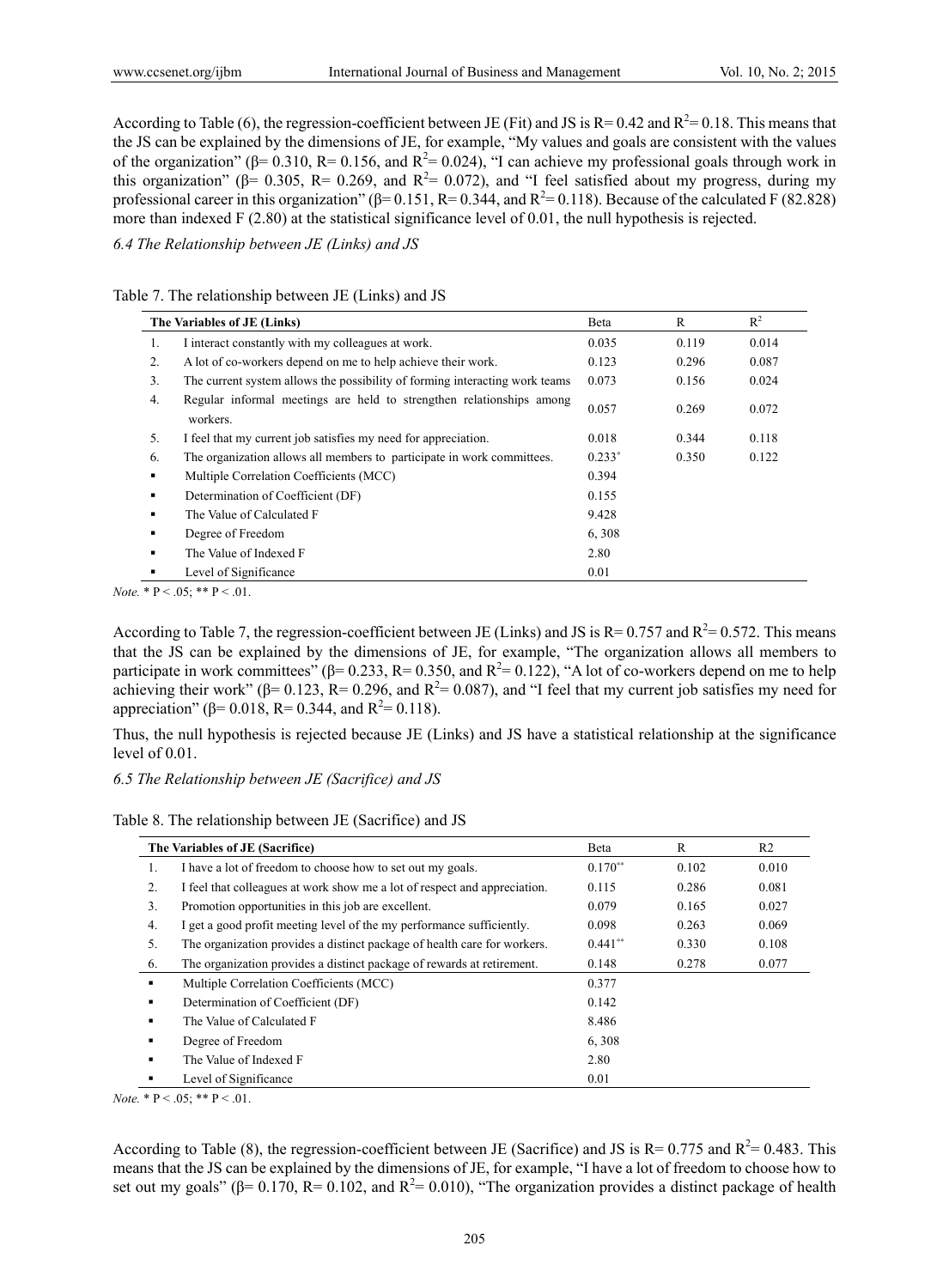care for workers" ( $\beta$ = 0.441, R= 0.330, and R<sup>2</sup>= 0.108), and "The organization provides a distinct package of rewards at retirement" (β= 0.148, R= 0.278, and R<sup>2</sup>= 0.077).

Therefore, there is enough empirical evidence to reject the null hypothesis because JE (Sacrifice) and JS have a statistical relationship at the significance level of 0.01.

*6.6 The Relationship between JE (Fit) and OC* 

Table 9. MRA results for JE (Fit) and OC

|     | The Variables of JE (Fit)                                                                  | Beta      | R     | R <sub>2</sub> |
|-----|--------------------------------------------------------------------------------------------|-----------|-------|----------------|
| 1.  | I have a relationship of friendship and love with all the members of the working<br>group. | 0.138     | 0.289 | 0.083          |
| 2.  | My job enables me to exploit my skills and talents well.                                   | 0.073     | 0.255 | 0.065          |
| 3.  | My values and goals are consistent with the values of the organization.                    | $0.306**$ | 0.151 | 0.022          |
| 4.  | I can achieve my professional goals through work in this organization.                     | $0.286**$ | 0.262 | 0.068          |
| .5. | feel satisfied about my progress, during my professional career in this<br>organization.   | 0.158     | 0.340 | 0.115          |
| 6.  | If I stay in this organization, I will achieve more of my goals.                           | 0.095     | 0.340 | 0.115          |
| ٠   | Multiple Correlation Coefficients (MCC)                                                    | 0.417     |       |                |
| ٠   | Determination of Coefficient (DF)                                                          | 0.174     |       |                |
| ٠   | The Value of Calculated F                                                                  | 10.779    |       |                |
| ٠   | Degree of Freedom                                                                          | 6,308     |       |                |
| ٠   | The Value of Indexed F                                                                     | 2.80      |       |                |
|     | Level of Significance                                                                      | 0.01      |       |                |

*Note.*  $* P < .05; ** P < .01$ .

According to Table (9), the regression-coefficient between JE (Fit) and OC is  $R = 0.514$  and  $R^2 = 0.264$ . This means that the OC can be explained by the dimensions of JE, for example, "My values and goals are consistent with the values of the organization" ( $\beta$ = 0.306, R= 0.151, and R<sup>2</sup>= 0.022), "I can achieve my professional goals through work in this organization" ( $\beta$ = 0.286, R= 0.262, and R<sup>2</sup>= 0.068), and "I feel satisfied about my progress, during my professional career in this organization" ( $\beta$ = 0.158, R= 0.340, and R<sup>2</sup>= 0.115). Because of the calculated F (23.521) more than indexed F (2.80) at the statistical significance level of 0.01, the null hypothesis is rejected.

*6.7 The Relationship between JE (Links) and OC* 

Table 10. The relationship between JE (Links) and OC

| The Variables of JE (Links) |                                                                               | Beta     | $\mathbb{R}$ | $R^2$ |
|-----------------------------|-------------------------------------------------------------------------------|----------|--------------|-------|
| 1.                          | I interact constantly with my colleagues at work.                             | 0.021    | 0.108        | 0.011 |
| 2.                          | A lot of co-workers depend on me to help achieve their work.                  | 0.117    | 0.291        | 0.084 |
| 3.                          | The current system allows the possibility of forming interacting work teams   | 0.069    | 0.151        | 0.022 |
| 4.                          | Regular informal meetings are held to strengthen relationships among workers. | 0.053    | 0.262        | 0.068 |
| 5.                          | I feel that my current job satisfies my need for appreciation.                | 0.024    | 0.340        | 0.115 |
| 6.                          | The organization allows all members to participate in work committees.        | $0.234*$ | 0.346        | 0.119 |
| ٠                           | Multiple Correlation Coefficients (MCC)                                       | 0.397    |              |       |
| ٠                           | Determination of Coefficient (DF)                                             | 0.150    |              |       |
| ٠                           | The Value of Calculated F                                                     | 9.025    |              |       |
|                             | Degree of Freedom                                                             | 6,308    |              |       |
| ٠                           | The Value of Indexed F                                                        | 2.80     |              |       |
|                             | Level of Significance                                                         | 0.01     |              |       |

*Note.*  $* \, P < .05; ** P < .01$ .

According to Table 10, the regression-coefficient between JE (Links) and OC is  $R = 0.507$  and  $R^2 = 0.257$ . This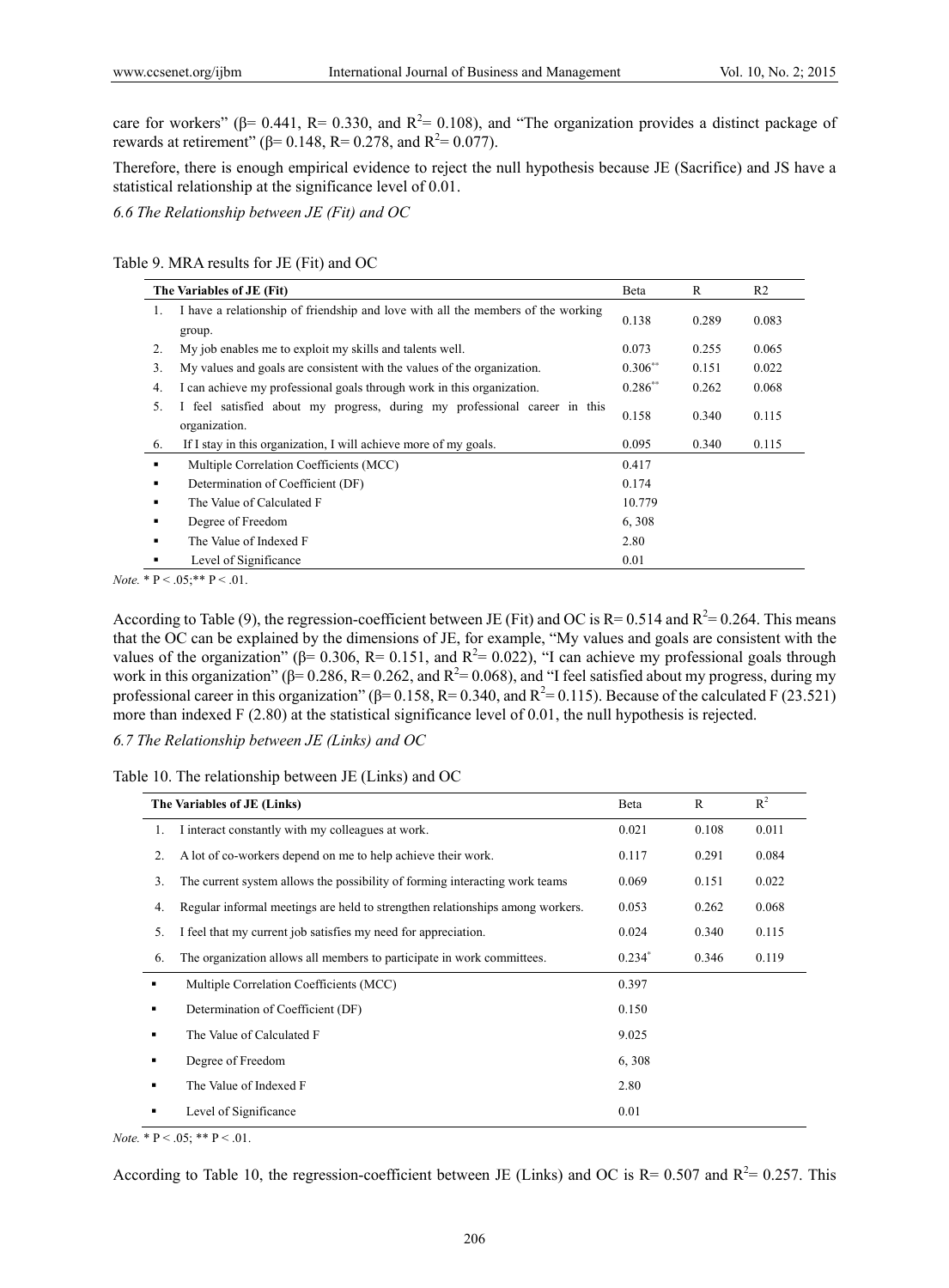means that the OC can be explained by the dimensions of JE, for example, "The organization allows all members to participate in work committees" ( $\beta$ = 0.234, R= 0.346, and R<sup>2</sup>= 0.119), "A lot of co-workers depend on me to help achieving their work" ( $\beta$ = 0.117, R= 0.291, and R<sup>2</sup>= 0.084), and "I feel that my current job satisfies my need for appreciation" (β= 0.024, R= 0.340, and R<sup>2</sup>= 0.115). Thus, the null hypothesis is rejected because JE (Links) and OC have a statistical relationship at the significance level of 0.01.

*6.8 The Relationship between JE (Sacrifice) and OC* 

Table 11. The relationship between JE (Sacrifice) and OC

|         | The Variables of JE (Sacrifice)                                           |           | R     | R <sub>2</sub> |
|---------|---------------------------------------------------------------------------|-----------|-------|----------------|
| 1.      | I have a lot of freedom to choose how to set out my goals.                | $0.163**$ | 0.094 | 0.008          |
| $2_{-}$ | I feel that colleagues at work show me a lot of respect and appreciation. | 0.116     | 0.285 | 0.081          |
| 3.      | Promotion opportunities in this job are excellent.                        | 0.077     | 0.162 | 0.026          |
| 4.      | I get a good profit meeting level of my performance sufficiently.         | 0.104     | 0.259 | 0.067          |
| 5.      | The organization provides a distinct package of health care for workers.  | $0.451**$ | 0.330 | 0.108          |
| 6.      | The organization provides a distinct package of rewards at retirement.    | 0.156     | 0.275 | 0.075          |
| ٠       | Multiple Correlation Coefficients (MCC)                                   | 0.374     |       |                |
| ٠       | Determination of Coefficient (DF)                                         | 0.140     |       |                |
| ٠       | The Value of Calculated F                                                 | 8.340     |       |                |
| ٠       | Degree of Freedom                                                         | 6,308     |       |                |
| ٠       | The Value of Indexed F                                                    | 2.80      |       |                |
|         | Level of Significance                                                     | 0.01      |       |                |

*Note.*  $* P < .05; ** P < .01$ .

According to Table (11), the regression-coefficient between JE (Sacrifice) and OC is  $R = 0.516$  and  $R^2 = 0.266$ . This means that the OC can be explained by the dimensions of JE, for example, "I have a lot of freedom to choose how to set out my goals" ( $\beta$ = 0.163, R= 0.094, and R<sup>2</sup>= 0.008), "The organization provides a distinct package of health care for workers" ( $\beta$ = 0.451, R= 0.330, and R<sup>2</sup>= 0.108), and "The organization provides a distinct package of rewards at retirement" ( $β = 0.156$ ,  $R = 0.275$ , and  $R<sup>2</sup> = 0.075$ ). Therefore, there is enough empirical evidence to reject the null hypothesis because JE (Sacrifice) and OC have a statistical relationship at the significance level of 0.01.

#### *6.9 The Relationship between JE (Fit) and EP*

Table 12. MRA results for JE (Fit) and EP

|     | The Variables of JE (Fit)                                                                  |           | R     | R <sub>2</sub> |
|-----|--------------------------------------------------------------------------------------------|-----------|-------|----------------|
| 1.  | I have a relationship of friendship and love with all the members of the<br>working group. | 0.199     | 0.310 | 0.096          |
| 2.  | My job enables me to exploit my skills and talents well.                                   | 0.039     | 0.271 | 0.073          |
| 3.  | My values and goals are consistent with the values of the organization.                    | $0.291**$ | 0.159 | 0.025          |
| 4.  | I can achieve my professional goals through work in this organization.                     | $0.254**$ | 0.261 | 0.068          |
| .5. | I feel satisfied about my progress, during my professional career in this<br>organization. | 0.170     | 0.343 | 0.117          |
| 6.  | If I stay in this organization, I will achieve more of my goals.                           | 0.081     | 0.348 | 0.121          |
| ٠   | Multiple Correlation Coefficients (MCC)                                                    | 0.423     |       |                |
| ٠   | Determination of Coefficient (DF)                                                          | 0.179     |       |                |
| ٠   | The Value of Calculated F                                                                  | 11.158    |       |                |
| ٠   | Degree of Freedom                                                                          | 6,308     |       |                |
| ٠   | The Value of Indexed F                                                                     | 2.80      |       |                |
| ٠   | Level of Significance                                                                      | 0.01      |       |                |

*Note.*  $* P < .05; ** P < .01$ .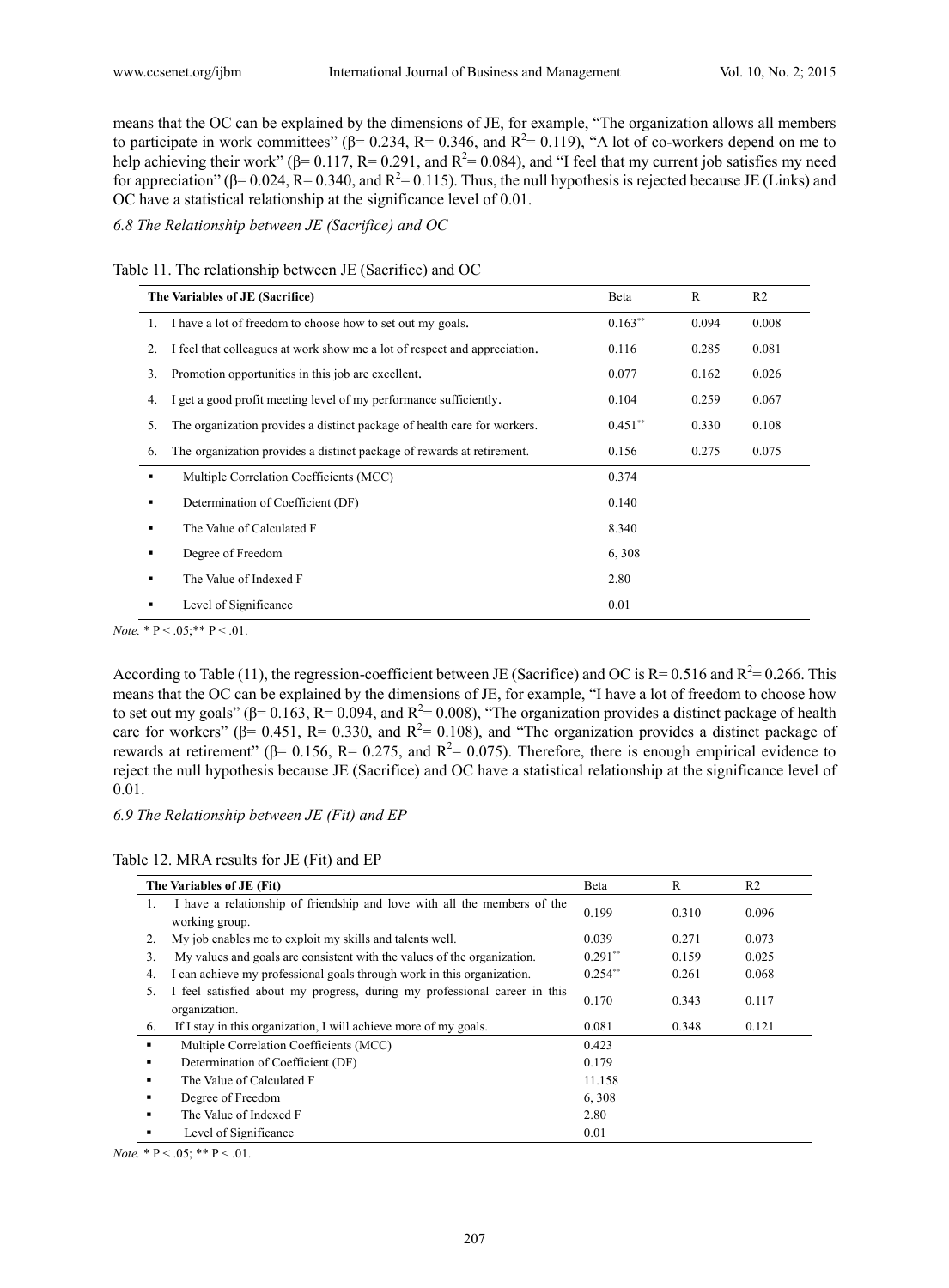According to Table (12), the regression-coefficient between JE (Fit) and EP is  $R = 0.747$  and  $R^2 = 0.558$ . This means that the EP can be explained by the dimensions of JE, for example, "My values and goals are consistent with the values of the organization" ( $\beta$ = 0.291, R= 0.159, and R<sup>2</sup>= 0.025), "I can achieve my professional goals through work in this organization" ( $\beta$ = 0.254, R= 0.261, and R<sup>2</sup>= 0.068), and "I have a relationship of friendship and love with all the members of the working group" ( $\beta$ = 0.199, R= 0.310, and R<sup>2</sup>= 0.096). Because of the calculated F (11.158) more than indexed F (2.80) at the statistical significance level of 0.01, the null hypothesis is rejected.

*6.10 The Relationship between JE (Links) and EP* 

Table 13. The relationship between JE (Links) and EP

| The Variables of JE (Links) |                                                                                  | Beta     | R     | R <sub>2</sub> |
|-----------------------------|----------------------------------------------------------------------------------|----------|-------|----------------|
| 1.                          | I interact constantly with my colleagues at work.                                | 0.010    | 0.097 | 0.009          |
| 2.                          | A lot of co-workers depend on me to help achieve their work.                     | 0.113    | 0.295 | 0.087          |
| 3.                          | The current system allows the possibility of forming interacting work teams      | 0.082    | 0.163 | 0.026          |
| 4.                          | Regular informal meetings are held to strengthen relationships among<br>workers. | 0.047    | 0.261 | 0.068          |
| 5.                          | I feel that my current job satisfies my need for appreciation.                   | 0.031    | 0.343 | 0.117          |
| 6.                          | The organization allows all members to participate in work committees.           | $0.230*$ | 0.348 | 0.121          |
| ٠                           | Multiple Correlation Coefficients (MCC)                                          | 0.392    |       |                |
| ٠                           | Determination of Coefficient (DF)                                                | 0.153    |       |                |
|                             | The Value of Calculated F                                                        | 9.303    |       |                |
| ٠                           | Degree of Freedom                                                                | 6,308    |       |                |
| ٠                           | The Value of Indexed F                                                           | 2.80     |       |                |
|                             | Level of Significance                                                            | 0.01     |       |                |

*Note.*  $* \, P < .05; \, * \, P < .01.$ 

According to Table (13), the regression-coefficient between JE (Links) and EP is  $R = 0.757$  and  $R^2 = 0.572$ . This means that the EP can be explained by the dimensions of JE, for example, "The organization allows all members to participate in work committees" ( $\beta$ = 0.230, R= 0.348, and R<sup>2</sup>= 0.121), "A lot of co-workers depend on me to help achieving their work" ( $\beta$ = 0.113, R= 0.295, and R<sup>2</sup>= 0.087), and "I feel that my current job satisfies my need for appreciation" ( $\beta$ = 0.031, R= 0.343, and R<sup>2</sup>= 0.117). Thus, the null hypothesis is rejected because JE (Links) and EP have a statistical relationship at the significance level of 0.01.

*6.11 The Relationship between JE (Sacrifice) and EP* 

| Table 14. The relationship between JE (Sacrifice) and EP |  |  |  |
|----------------------------------------------------------|--|--|--|
|----------------------------------------------------------|--|--|--|

|    | The Variables of JE (Sacrifice)                                           |           | R     | R <sub>2</sub> |
|----|---------------------------------------------------------------------------|-----------|-------|----------------|
| 1. | I have a lot of freedom to choose how to set out my goals.                | $0.161**$ | 0.084 | 0.007          |
| 2. | I feel that colleagues at work show me a lot of respect and appreciation. | 0.088     | 0.288 | 0.082          |
| 3. | Promotion opportunities in this job are excellent.                        | 0.086     | 0.175 | 0.030          |
| 4. | get a good profit meeting the level of my performance sufficiently.       | 0.119     | 0.268 | 0.071          |
| 5. | The organization provides a distinct package of health care for workers.  | $0.492**$ | 0.348 | 0.121          |
| 6. | The organization provides a distinct package of rewards at retirement.    | 0.149     | 0.288 | 0.082          |
|    | Multiple Correlation Coefficients (MCC)                                   | 0.387     |       |                |
|    | Determination of Coefficient (DF)                                         | 0.150     |       |                |
| ٠  | The Value of Calculated F                                                 | 9.060     |       |                |
|    | Degree of Freedom                                                         | 6,308     |       |                |
| ٠  | The Value of Indexed F                                                    | 2.80      |       |                |
|    | Level of Significance                                                     | 0.01      |       |                |

*Note.* \*  $P < .05$ ; \* \*  $P < .01$ .

According to Table (14), the regression-coefficient between JE (Sacrifice) and EP is  $R = 0.775$  and  $R^2 = 0.483$ . This means that the EP can be explained by the dimensions of JE, for example, "I have a lot of freedom to choose how to set out my goals" ( $\beta$ = 0.492, R= 0.348, and R<sup>2</sup>= 0.121), "I have a lot of freedom to choose how to set out my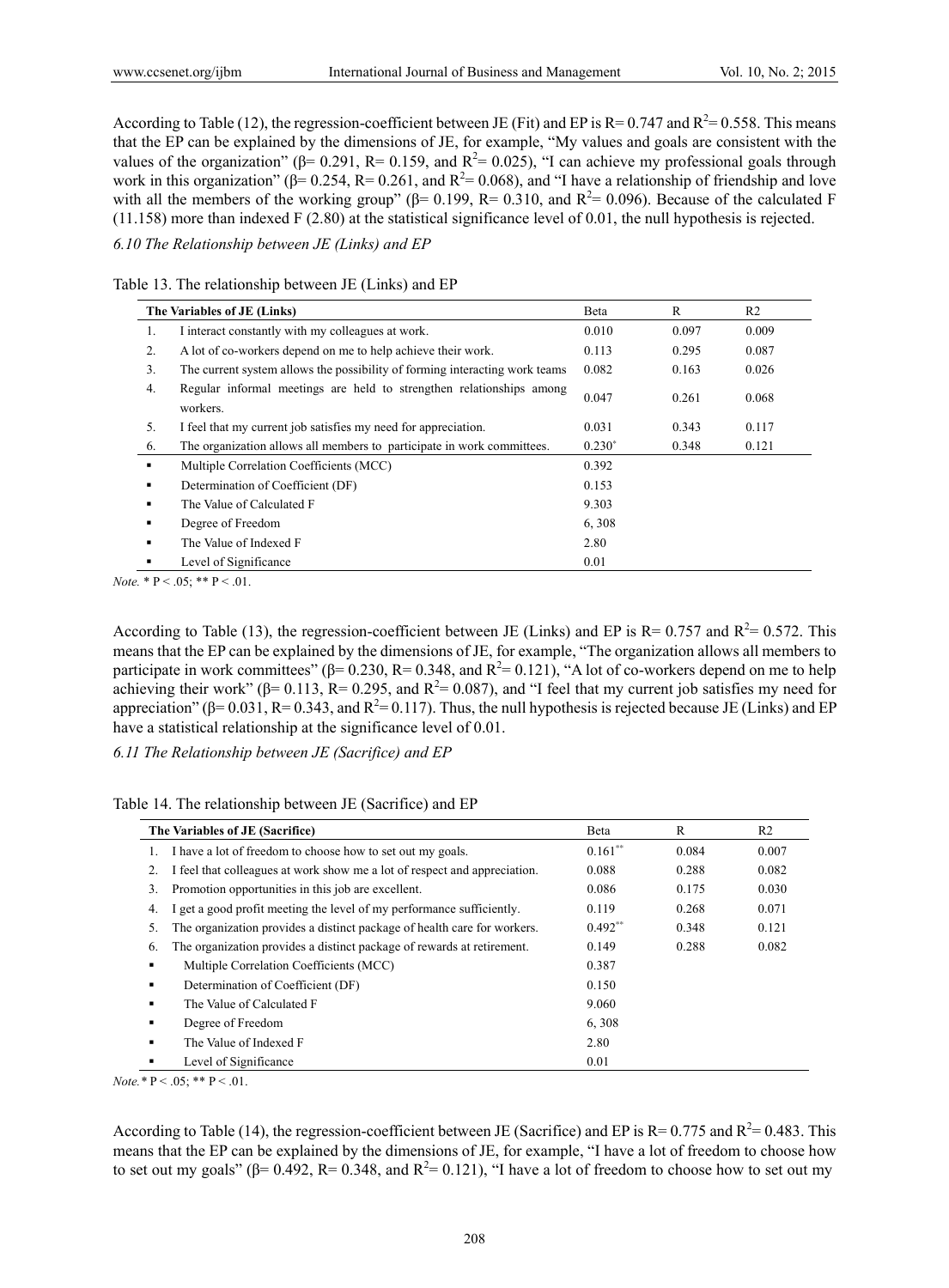goals" ( $\beta$ = 0.161, R= 0.084, and R<sup>2</sup>= 0.007), and "I get a good profit meeting level of my performance sufficiently"  $(\beta = 0.119, R = 0.268, \text{ and } R^2 = 0.071)$ . Therefore, there is enough empirical evidence to reject the null hypothesis.

# **7. Research Finding**

The findings support the view that the dimensions of JE (fit, links, and sacrifice) were negatively related with JS (internal satisfaction and external satisfaction).

Our findings support the view that the dimensions of JE (fit, links, and sacrifice) were negatively related with OC (affective, continuance and normative).

The results of this research indicate a direct effect relationship between JE and OC. The results are consistent with research (Caldwell, 2012; Dinger, 2010; Karatepe & Ngeche, 2012; Reitz et al., 2010; Abad 2010; Watsou, 2011; Chen & Lim, 2012; Clinton et al., 2012).

The findings support the view that the dimensions of JE (fit, links, and sacrifice) were negatively related with EP (task performance, contextual performance, and assignment specific performance).

On the other hand, the results support the view that the dimensions of EP were positively related with EP. The results support the view that JE significantly influences EP. The findings reveal that the JE was positively related with EP. Overall findings suggest that JE does affect EP.

#### **8. Recommendations**

- There is a need to pay attention to JE as an effective strategy to improve relations between employees on the one hand, and their superiors, on the other hand, in order to improve the level of EP within the organization.
- There is a need to focus on the three dimensions of JE and use them to increase the feelings of JS and OC of employees in the organization.
	- It is found out that an individual's ability to comply with the organization (Fit), and its goals affect JS and OC. This ability decreased the gap between the values and goals of the individual and the values and goals of the organization and this increases feelings of JS and OC among individuals.
	- As for the ability to build a network of good organizational relationships (links), the existence of good relations between individuals and the management of the organization contributes to increase feelings of JS and OC among employees.
	- The high volume of moral and material sacrifices that can be borne by the individual as a result of his employment in the organization will affect the level of EP, and this increases the feelings of JS and OC in the organization.
- Promoting and supporting organizational culture encourages JE of employees. This can be achieved through the support and consolidation of mutual trust between the management of the organization, its leadership and its staff, as the high level of JE softens the negative effects of the work environment. This is achieved by increasing the capacity of the individual for compatibility with the organization and the development of relationships with others at all levels of the organization.

# **9. Limitations and Future Research**

The current study was subject to certain constraints. The major constraint in this study was that it was conducted in a single sector. The study would have been more authoritative had more than one sector been used for the investigation.

Further, the study would have been more beneficial if the data analysis had differentiated among employees, as it would have given a better indication of which group of specialized staff would be more inclined to leave the organization.

A random sampling method, as opposed to the purposive sampling method applied here, might have rendered results that were more generalizable as a whole. Owing to the limited scope of the study, it is recommended that further studies be undertaken in order to address these limitations.

In addition, it is recommended that the environmental dimension of JE be included to add depth to the study and to provide a more holistic view of JE with regard to OC.

The results show potential for the analysis of the relationship between OC and JE, as well as differences among the biographical groups' experiences of these constructs in the Egyptian services industry.

The study is an original research that adds new insights to the psychological factors that influence the retention of critical and scarce skills. The results of this study may be used as a basis for informing effective human resource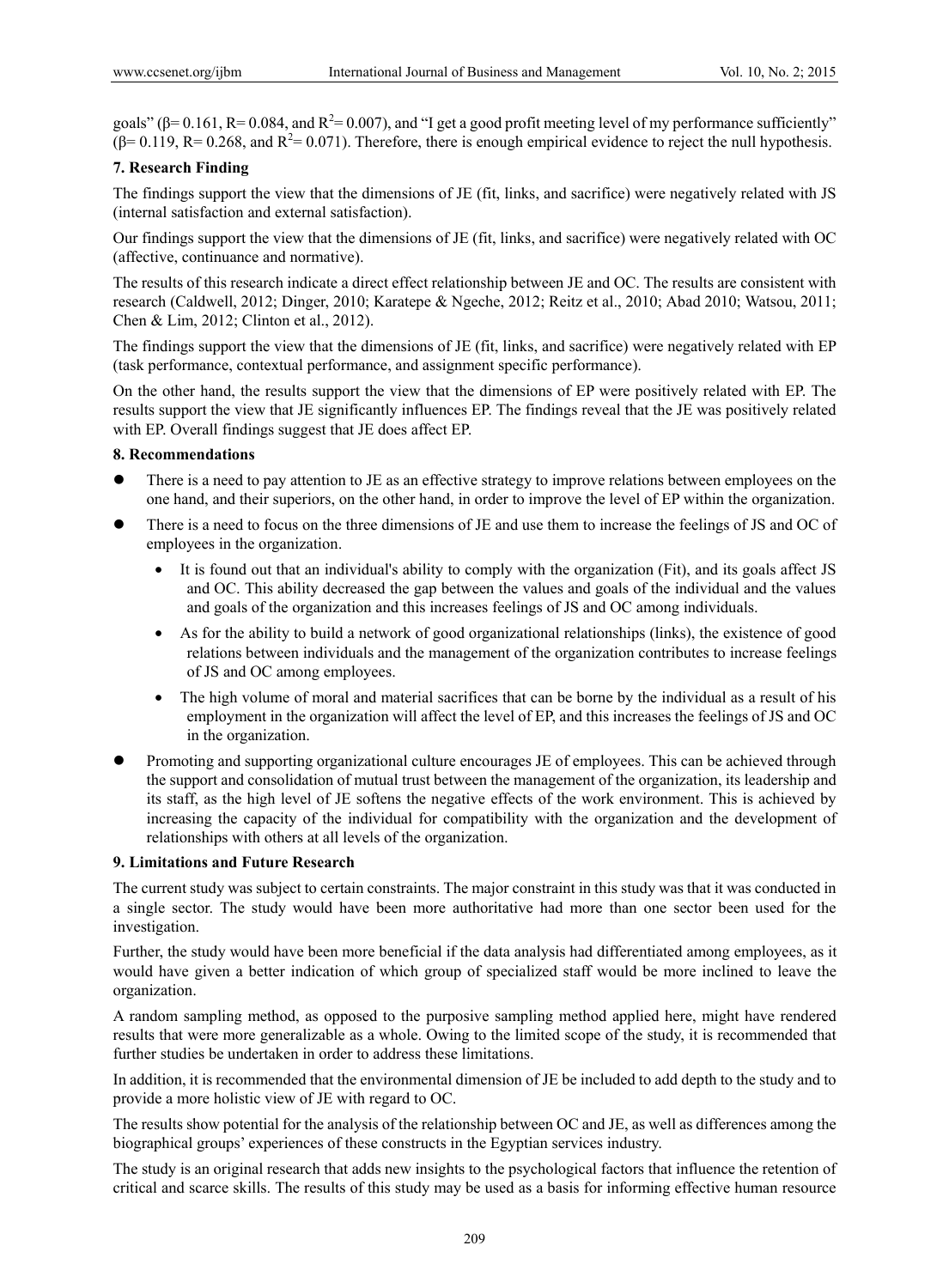retention strategies.

#### **10. Conclusions and Implications**

The results indicate that JE significantly influenced JS, OC and EP. The current study has confirmed that the higher the relationship between employees and the organization, the more likely it is that employees will be committed to the organization. This results in tenured staff and the retention of critical skills (Mohlala et al., 2012).

The results suggest that human resource retention practices should be implemented to increase the perceived sacrifice (in terms of compensation and benefits) and the perceived fit (compatibility between the individual's career and job satisfaction needs and the organization's cultural values and practices) for employees with critical and scarce skills. Strengthening these employees' sense of JE by increasing the forces that keep them strongly connected to their jobs and the organization may lead to greater commitment levels and an incentive to stay with the respective organization.

Based on the results, it is suggested that human resource retention practices for staff members with scarce and critical skills should emphasize competitive remuneration, monetary and nonmonetary benefits and rewards, performance management initiatives that enhance person-job fit and person-organization fit, morale, motivation and interpersonal relationship building initiatives. The intention is therefore to create positive emotional bonds between people, supervisor and peer support, mentoring and coaching and career advancement planning.

According to Muteswa & Ortlepp (2011), employees with critical skills leave organizations because of poor relationships between the employee and his/her immediate manager; a lack of career advancement plans; a poor match between the employee and the job or organization; uncompetitive compensation; rewards that are not linked to performance; the need to have stimulating and meaningful work; a lack of appreciation, recognition and rewards; insufficient coaching and feedback; aspects related to the dynamics of the work team; and insufficient alignment between the employee's work and the achievement of organizational objectives.

Lesabe and Nkosi (2007) suggest that compensation, benefit packages, morale and motivation, career development, leadership, nature of the job itself, training and development, performance management and work environment all have a bearing on an organization's ability to retain employees.

# **References**

- Allen, D. G. (2006). Do organizational socialization tactics influence newcomer embeddedness and turnover? *Journal of Management, 32*, 237–256. http://dx.doi.org/10.1177/0149206305280103
- Allen, N. J., & Meyer, J. P. (1996). Affective, Continuance, and Normative Commitment to the Organization: An Examination of Construct Validity. *Journal of Vocational Behavior*, *49*, 252–276. http://dx.doi.org/10.1006/jvbe.1996.0043
- Armstrong, M., & Baron, A. (1998) *Performance management: the new realities.* London: Institute of Personnel and Development.
- Becker, H. S. (1960). Notes on the concept of commitment. *American Journal of Sociology, 66*(1), 32–42. http://dx.doi.org/10.1086/222820
- Best, M., & Thurston, N. (2004). Measuring Nurse Job Satisfaction. *Journal of Nursing Administration, 34,* 283–290. http://dx.doi.org/10.1097/00005110-200406000-00007
- Boehman, J. (2006). Affective, continuance, and normative commitment among student affairs professionals. Unpublished doctoral dissertation, North Carolina State University, Raleigh, NC (ProQuest Digital Dissertations).
- Borman, W. C., & Motowidlo, S. J. (1993). Expanding the criterion domain to include elements of contextual performance. In N. Schmitt & W. C. Borman (Eds.), *Personnel selection in organizations* (pp. 71–98). San Francisco: Jossey Bass.
- Busch, T., Fallan, L., & Pettersen, A. (1998). Disciplinary differences in job satisfaction self-efficacy, goal commitment and organizational commitment among faculty employees in Norwegian Colleges: An empirical assessment of indicators of performance. *Quality in Higher Education, 4*(2), 137–157. http://dx.doi.org/10.1080/1353832980040204
- Caligiuri, P. M. (2000). The Big Five personality characteristics as predictors of expatriate's desire to terminate the assignment and supervisor-rated performance. *Personnel Psychology, 53*, 67–88. http://dx.doi.org/10.1111/j.1744-6570.2000.tb00194.x
- Caligiuri, P. M., & Tung, R. L. (1999). Comparing the success of male and female expatriates from a US-based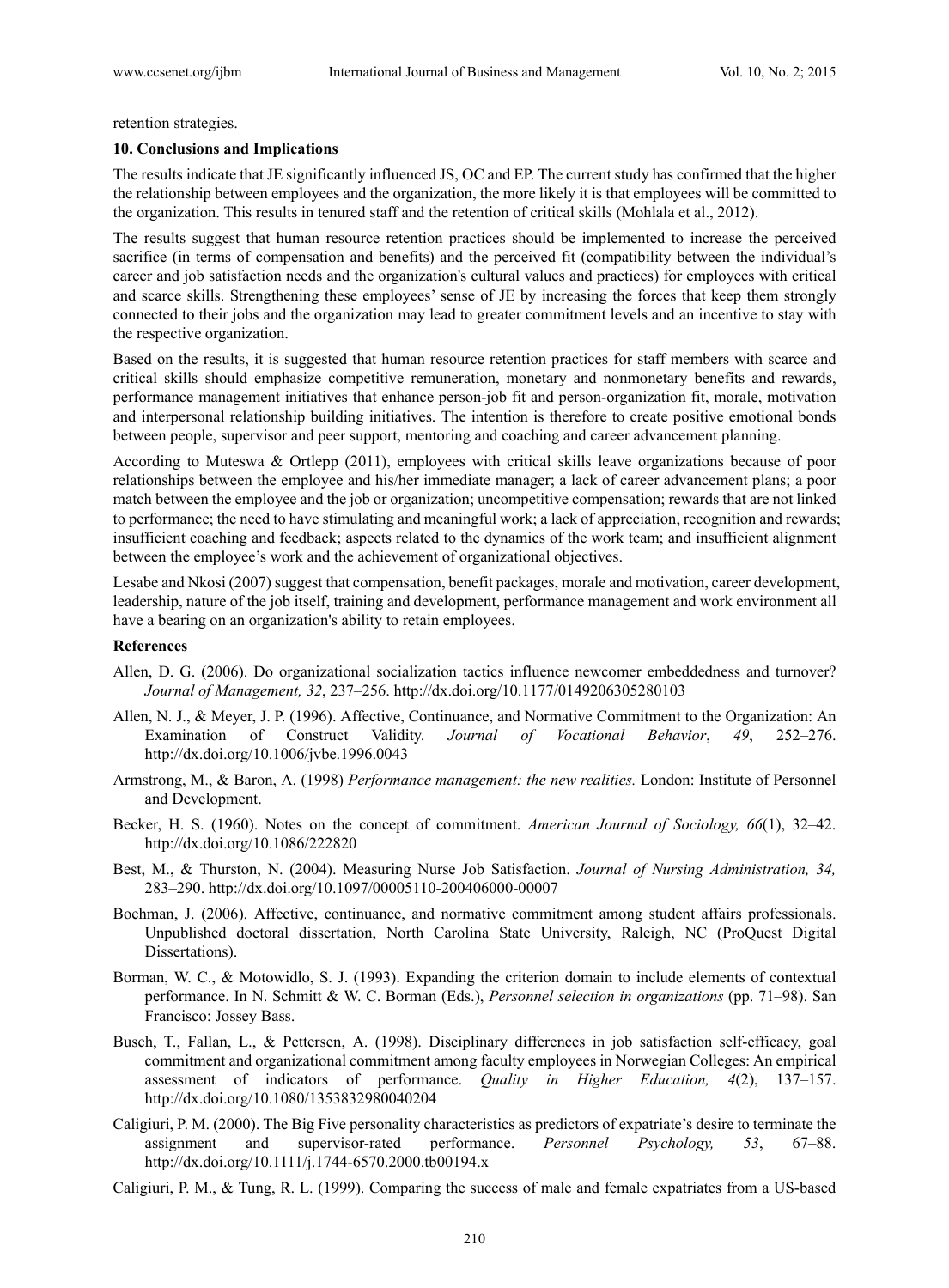multinational company. *International Journal of Human Resource Management, 10,* 763–782. http://dx.doi.org/10.1080/095851999340143

- Campbell, J. P. (1999). The definition and measurement of performance in the new age. In D. R. Ilgen & E. D. Pulakos (Eds.), *The changing nature of performance: Implications for staffing, motivation, and development*  (pp. 399–429). San Francisco, Calif: Jossey-Bass.
- Canipe, J. S. (2006). *Relationships among trust, organizational commitment, perceived organizational support, and turnover intentions.* Unpublished doctoral dissertation.
- Cetin, F. (2011). The Effect of the Organizational Psychological Capital on the Attitudes of Commitment and Satisfaction: a Public Sample in Turkey. *European Journal of Social Science*, *21*(3), 373–380.
- Chiu-Yueh, T. (2000). *A Study on the Relationship among Organizational Commitment, Job Satisfaction and Organizational Citizenship Behaviour of Nursing Personnel.* Master's Thesis, Department of Human Resource Management. Retrieved on 23rd January, 2010 from http://etd.lib.nsusu.edu.tw/ETD\_db/ETDsearch/view\_etd?URN=etd-0725101-002148
- Cho, D., & Son, J. (2012). Job Embeddedness and Turnover Intentions: An Empirical Investigation of Construction IT Industries. *International Journal of Advanced Science and Technology, 40,* 101–110.
- Collis, D., & Montgomrey, C., (1995). Competing on Resources: Strategy in the 1995s.
- Crossley, C. D., Bennett, R. J., Jex, S. M., & Burnfield, J. L. (2007). Development of a global measure of job embeddedness and integration into a traditional model of voluntary turnover. *Journal of Applied Psychology, 92*(2), 1031–1042. http://dx.doi.org/10.1037/0021-9010.92.4.1031
- Dalton, M., & Wilson, M. (2000). The relationship of the five-factor model of personality to job performance for a group of Middle Eastern expatriate managers. *Journal of Cross-Cultural Psychology, 31*, 250–258. http://dx.doi.org/10.1177/0022022100031002007
- Daniel, W. (1999). *Biostatistics: A Foundation For Analysis in the Health Sciences* (7th ed.). New York, John Wiley & Sons.
- Davis, R. H. (2001). *Faculty recruitment and retention task force report.* Boulder: University of Colorado.
- Dong-Hwan, C., & Jung-Min, S. (2011). Job Embeddedness and Turnover Intentions: An Empirical Investigation of Construction IT Industries. *International Journal of Advanced Science and Technology, 40,* 101–110.
- Freund, A. (2005). Commitment and job satisfaction as predictors turnover intentions among welfare workers. *Administration in Social Work*, *29*(2), 5–21. http://dx.doi.org/10.1300/J147v29n02\_02
- Gohel, K. (2012). Psychological Capital as a Determinant of Employee Satisfaction. *International Referred Research Journal, 3*(36), 34–37.
- Grace, D. H., & Khalsa, S. A. (2003). Re-recruiting faculty and staff: The antidote to today's high attrition*. Independent School, 62*(3), 20–27.
- Greenberg, J. (2005). *Managing Behavior in Organizations* (4th ed.). Prentice-Hall, Englewood.
- Greene, J. (2012). Job Embeddedness: Do the Interaction Effects of Attitude, Personality, and Exchange Relationships Detract from Performance? Dissertations, Theses and Capstone Projects. 504.
- Harris, K. J, Wheeler, A. R., & Kacmar, K. M. (2011). The Mediating Role of Organizational Job Embeddedness in the LMX–outcomes Relationships. *Leadersh. Q., 22*(2), 271–281. http://dx.doi.org/10.1016/j.leaqua.2011.02.003
- Hechanova, R., Beehr, T. A., & Christiansen, N. D. (2003). Antecedents and consequences of employees' adjustment to overseas assignments: A meta-analytic review. *Applied Psychology, 52,* 213–236. http://dx.doi.org/10.1111/1464-0597.00132
- Holopainen, J., & Bjِrkman, I. (2005). The personal characteristics of the successful expatriate: A critical review of the literature and an empirical investigation. *Personnel Review, 34*(1), 37–50. http://dx.doi.org/10.1108/00483480510578476
- Holtom, B. C., & Inderrieden, E. J. (2006). Integrating the unfolding model and job embeddedness model to better understand voluntary turnover. *Journal of Managerial Issues, 18*, 435–452. http://dx.doi.org/10.1097/00005110-200405000-00005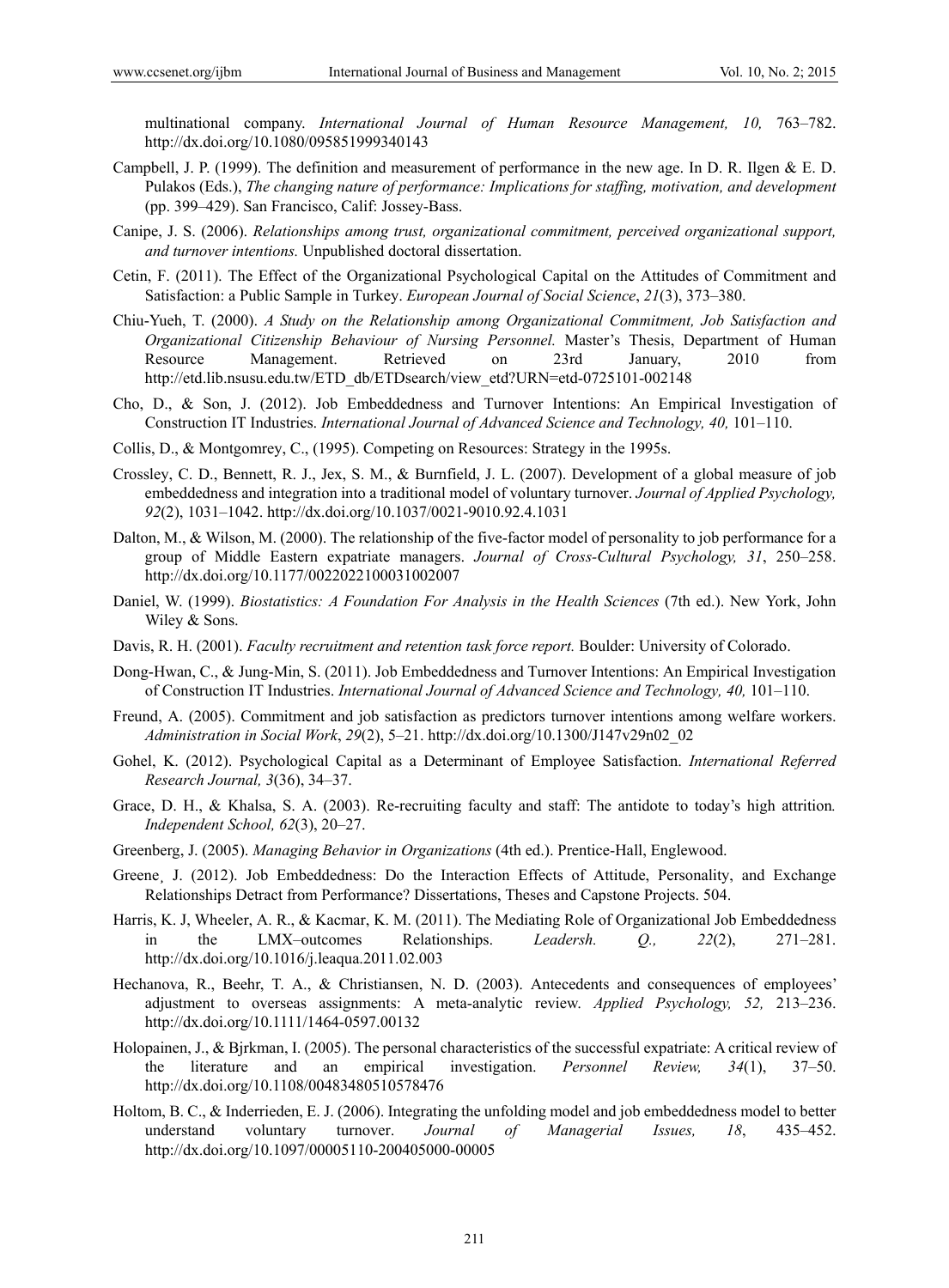- Holtom, B. C., & O'Neill, B. S. (2004). Job embeddedness: A theoretical foundation for developing a comprehend sive nurse retention plan. *Journal of Nursing Administration, 34*, 216–227. http://dx.doi.org/10.1016/j.orgdyn.2006.08.007
- Holtom, B. C., Mitchell, T. R., & Lee, T. W. (2006). Increasing human and social capital by applying job embeddedness theory. *Organizational Dynamics, 35,* 316–331. http://dx.doi.org/10.1080/19416520802211552
- Holtom, B. C., Mitchell, T. R., Lee, T. W., & Eberly, M. (2008). Turnover and retention research: A glance at the past, a closer review of the present, and a venture into the future. *Academy of Management Annals, 2,* 231–274.
- Hulin, C. (1998). Behaviors, constructs and time: Potholes on the road well traveled. Invited address, annual meeting of the Society for Industrial and Organizational Psychology, Dallas.
- Islam, R. Rasul, T., & Wali, U. (2012). Analysis of the Factors that Affect Job Satisfaction: A Case Study on Private Companies Employees of Bangladesh. *European Journal of Business and Management, 4*(4), 35–46.
- Judge, T. A., & Bono, J. E. (2001). Relationship of core self-evaluation traits—self-esteem, generalized self-efficacy, locus of control, and emotional stability—with job-satisfaction and performance: A meta-analysis. *Journal of Applied Psychology, 86*, 80–92. http://dx.doi.org/10.1037/0021-9010.86.1.80
- Karatepe, O. M., & Ngeche, R. N. (2011). Does Job Embeddedness Mediate the Effect of Work Engagement on Job Outcomes? A Study of Hotel Employees in Cameroon. *Journal of Hospitality Marketing and Management*.
- Karrasch, A. I. (2003). Antecedents and consequences of organizational commitment. *Military Psychology*, *15*(3), 225–236. http://dx.doi.org/10.1207/S15327876MP1503\_05
- Khattak, F., Hussain, A., Mehmood, Q., Mumtaz, A., Rehman, U., Kasif, U., & Rehman, K. (2012). Shrinking Employees Turnover Intention by applying Tools of Job Embeddedness (Used as a Mediator). *Information Management and Business Review, 4*(7), 370–378.
- Ko, Wen-Hwa. (2012). The Relationships Among Professional Competence, Job Satisfaction and Career Development Confidence for Chefs in Taiwan. *International Journal of Hospitality Management, 31*, 1004–1011. http://dx.doi.org/10.1016/j.ijhm.2011.12.004
- Lee, T. W., Mitchell, T. R., Sablynski, C. J., Burton, J. P., & Holtom, B. C. (2004). The effects of organizational embeddedness on organizational citizenship, job performance, volitional absences, and voluntary turnover. *Academy of Management Journal, 47,* 711–722. http://dx.doi.org/10.2307/20159613
- Mallol, C. M., Holtom, B. C., & Lee, T. W. (2007). Job embeddedness in a culturally diverse environment. *Journal of Business and Psychology, 22*, 35–44. http://dx.doi.org/10.1007/s10869-007-9045-x
- Mannheim, B., Baruch, Y., & Tal, J. (1997). Alternative models for antecedents and outcomes of work centrality and job satisfaction of high-tech personnel. *Human Relations*, *50*(2), 1537–1562. http://dx.doi.org/10.1177/001872679705001204
- Meyer, J. P., & Allen, J. N. (1997). *Commitment in the Workplace–Theory, Research and Application.* Sage Publications, Thousand Oaks, CA.
- Meyer, J. P., & Allen, N. J. (1991). A three-component conceptualization of organizational commitment. *Human Resource Management Review, 1*(1), 61–89. http://dx.doi.org/10.1016/1053-4822(91)90011-Z
- Miller, K., & Bromiley, P. (1990). Strategic Risk and Corporate Performance: An Analysis of Alternative Risk Measure. *Academy of Management Journal, 33*(4), 756–779. http://dx.doi.org/10.2307/256289
- Mitchell T. R., Holtom, B. C., Lee, T. W., Sablynski, C. J., & Erez, M. (2001). Why People Stay: Using Job Embeddedness to Predict Voluntary Turnover. *Academy of Management Journal*, *44*(6), 1102–1121. http://dx.doi.org/10.2307/3069391
- Mol, S. T., Born, M. P., Willemsen, M. E., & Van Der Molen, H. T. (2005). Predicting expatriate job performance for selection purposes: A quantitative review. *Journal of Cross-Cultural Psychology, 36*(5), 590–620. http://dx.doi.org/10.1177/0022022105278544
- Ng, T. W. H., & Feldman, D. C. (2010). The impact of job embeddedness on innovation-related behaviors. *Human Resource Management, 49*(6), 1067–1087. http://dx.doi.org/10.1002/hrm.20390
- Ng, T. W., & Feldman, D. C. (2009). Occupational embeddedness and job performance. *Journal of Organizational*